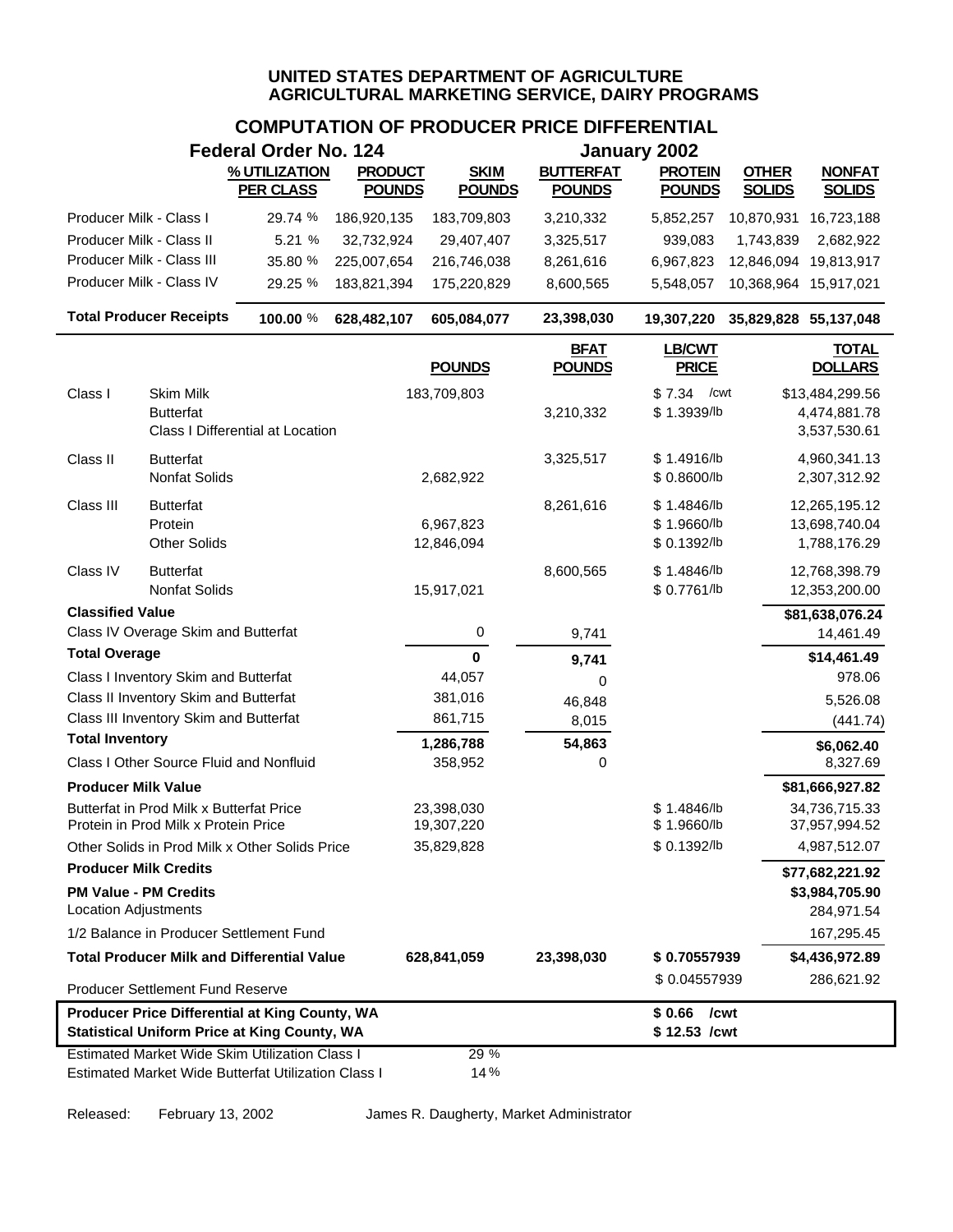# **COMPUTATION OF PRODUCER PRICE DIFFERENTIAL**

|                              |                                                                                  | <b>Federal Order No. 124</b>                                                                          |                                 |                              |                                   | February 2002                   |                               |                                |
|------------------------------|----------------------------------------------------------------------------------|-------------------------------------------------------------------------------------------------------|---------------------------------|------------------------------|-----------------------------------|---------------------------------|-------------------------------|--------------------------------|
|                              |                                                                                  | % UTILIZATION<br><b>PER CLASS</b>                                                                     | <b>PRODUCT</b><br><b>POUNDS</b> | <b>SKIM</b><br><b>POUNDS</b> | <b>BUTTERFAT</b><br><b>POUNDS</b> | <b>PROTEIN</b><br><b>POUNDS</b> | <b>OTHER</b><br><b>SOLIDS</b> | <b>NONFAT</b><br><b>SOLIDS</b> |
| Producer Milk - Class I      |                                                                                  | 27.29 %                                                                                               | 161,769,643                     | 158,871,587                  | 2,898,056                         | 5,041,048                       | 9,416,851                     | 14,457,899                     |
| Producer Milk - Class II     |                                                                                  | 5.17 %                                                                                                | 30,625,485                      | 27,148,698                   | 3,476,787                         | 863,079                         | 1,611,397                     | 2,474,476                      |
|                              | Producer Milk - Class III                                                        | 36.98 %                                                                                               | 219,146,296                     | 211, 157, 552                | 7,988,744                         | 6,745,733                       |                               | 12,550,462 19,296,195          |
|                              | Producer Milk - Class IV                                                         | 30.56 %                                                                                               | 181, 138, 756                   | 173,633,626                  | 7,505,130                         | 5,459,528                       | 10,270,610 15,730,138         |                                |
|                              | <b>Total Producer Receipts</b>                                                   | 100.00 %                                                                                              | 592,680,180                     | 570,811,463                  | 21,868,717                        | 18,109,388                      | 33,849,320 51,958,708         |                                |
|                              |                                                                                  |                                                                                                       |                                 | <b>POUNDS</b>                | <b>BFAT</b><br><b>POUNDS</b>      | <b>LB/CWT</b><br><b>PRICE</b>   |                               | <b>TOTAL</b><br><b>DOLLARS</b> |
| Class I                      | Skim Milk                                                                        |                                                                                                       |                                 | 158,871,587                  |                                   | \$6.99<br>/cwt                  |                               | \$11,105,123.93                |
|                              | <b>Butterfat</b>                                                                 | Class I Differential at Location                                                                      |                                 |                              | 2,898,056                         | \$1.4860/lb                     |                               | 4,306,511.21<br>3,062,427.85   |
| Class II                     | <b>Butterfat</b>                                                                 |                                                                                                       |                                 |                              | 3,476,787                         | \$1.3887/b                      |                               | 4,828,214.08                   |
|                              | Nonfat Solids                                                                    |                                                                                                       |                                 | 2,474,476                    |                                   | \$0.8544/b                      |                               | 2,114,192.30                   |
| Class III                    | <b>Butterfat</b>                                                                 |                                                                                                       |                                 |                              | 7,988,744                         | \$1.3817/lb                     |                               | 11,038,047.59                  |
|                              | Protein                                                                          |                                                                                                       |                                 | 6,745,733                    |                                   | \$2.0884/lb                     |                               | 14,087,788.78                  |
|                              | <b>Other Solids</b>                                                              |                                                                                                       |                                 | 12,550,462                   |                                   | \$ 0.0965/lb                    |                               | 1,211,119.59                   |
| Class IV                     | <b>Butterfat</b>                                                                 |                                                                                                       |                                 |                              | 7,505,130                         | \$1.3817/lb                     |                               | 10,369,838.14                  |
|                              | Nonfat Solids                                                                    |                                                                                                       |                                 | 15,730,138                   |                                   | \$ 0.7721/lb                    |                               | 12,145,239.55                  |
| <b>Classified Value</b>      |                                                                                  |                                                                                                       |                                 |                              |                                   |                                 |                               | \$74,268,503.02                |
|                              | Class IV Overage Skim and Butterfat                                              |                                                                                                       |                                 | 0                            | 4,673                             |                                 |                               | 6,456.68                       |
| <b>Total Overage</b>         |                                                                                  |                                                                                                       |                                 | $\mathbf 0$                  | 4,673                             |                                 |                               | \$6,456.68                     |
|                              | Class II Inventory Skim and Butterfat                                            |                                                                                                       |                                 | 173,291                      | 41,376                            |                                 |                               | (2,737.60)                     |
| <b>Total Inventory</b>       | Class III Inventory Skim and Butterfat                                           |                                                                                                       |                                 | 106,235                      | 3,160                             |                                 |                               | (261.42)                       |
|                              |                                                                                  |                                                                                                       |                                 | 279,526                      | 44,536                            |                                 |                               | (\$2,999.02)                   |
|                              | Class I Other Source Fluid and Nonfluid                                          |                                                                                                       |                                 | 138,609                      | 0                                 |                                 |                               | 2,564.27                       |
| <b>Producer Milk Value</b>   |                                                                                  |                                                                                                       |                                 |                              |                                   |                                 |                               | \$74,274,524.95                |
|                              | Butterfat in Prod Milk x Butterfat Price<br>Protein in Prod Milk x Protein Price |                                                                                                       |                                 | 21,868,717<br>18,109,388     |                                   | \$1.3817/lb<br>\$2.0884/lb      |                               | 30,216,006.26<br>37,819,645.90 |
|                              |                                                                                  | Other Solids in Prod Milk x Other Solids Price                                                        |                                 | 33,849,320                   |                                   | \$0.0965/b                      |                               | 3,266,459.38                   |
| <b>Producer Milk Credits</b> |                                                                                  |                                                                                                       |                                 |                              |                                   |                                 |                               | \$71,302,111.54                |
| <b>PM Value - PM Credits</b> |                                                                                  |                                                                                                       |                                 |                              |                                   |                                 |                               | \$2,972,413.41                 |
| <b>Location Adjustments</b>  |                                                                                  |                                                                                                       |                                 |                              |                                   |                                 |                               | 84,159.61                      |
|                              | 1/2 Balance in Producer Settlement Fund                                          |                                                                                                       |                                 |                              |                                   |                                 |                               | 224,149.49                     |
|                              |                                                                                  | <b>Total Producer Milk and Differential Value</b>                                                     |                                 | 592,818,789                  | 21,868,717                        | \$0.55341068                    |                               | \$3,280,722.51                 |
|                              | Producer Settlement Fund Reserve                                                 |                                                                                                       |                                 |                              |                                   | \$0.04341068                    |                               | 257,346.67                     |
|                              |                                                                                  | Producer Price Differential at King County, WA<br><b>Statistical Uniform Price at King County, WA</b> |                                 |                              |                                   | $$0.51$ /cwt<br>\$12.14 / cwt   |                               |                                |
|                              |                                                                                  | <b>Estimated Market Wide Skim Utilization Class I</b>                                                 |                                 | 30 %                         |                                   |                                 |                               |                                |
|                              |                                                                                  | Estimated Market Wide Butterfat Utilization Class I                                                   |                                 | 14%                          |                                   |                                 |                               |                                |

Released: March 14, 2002 James R. Daugherty, Market Administrator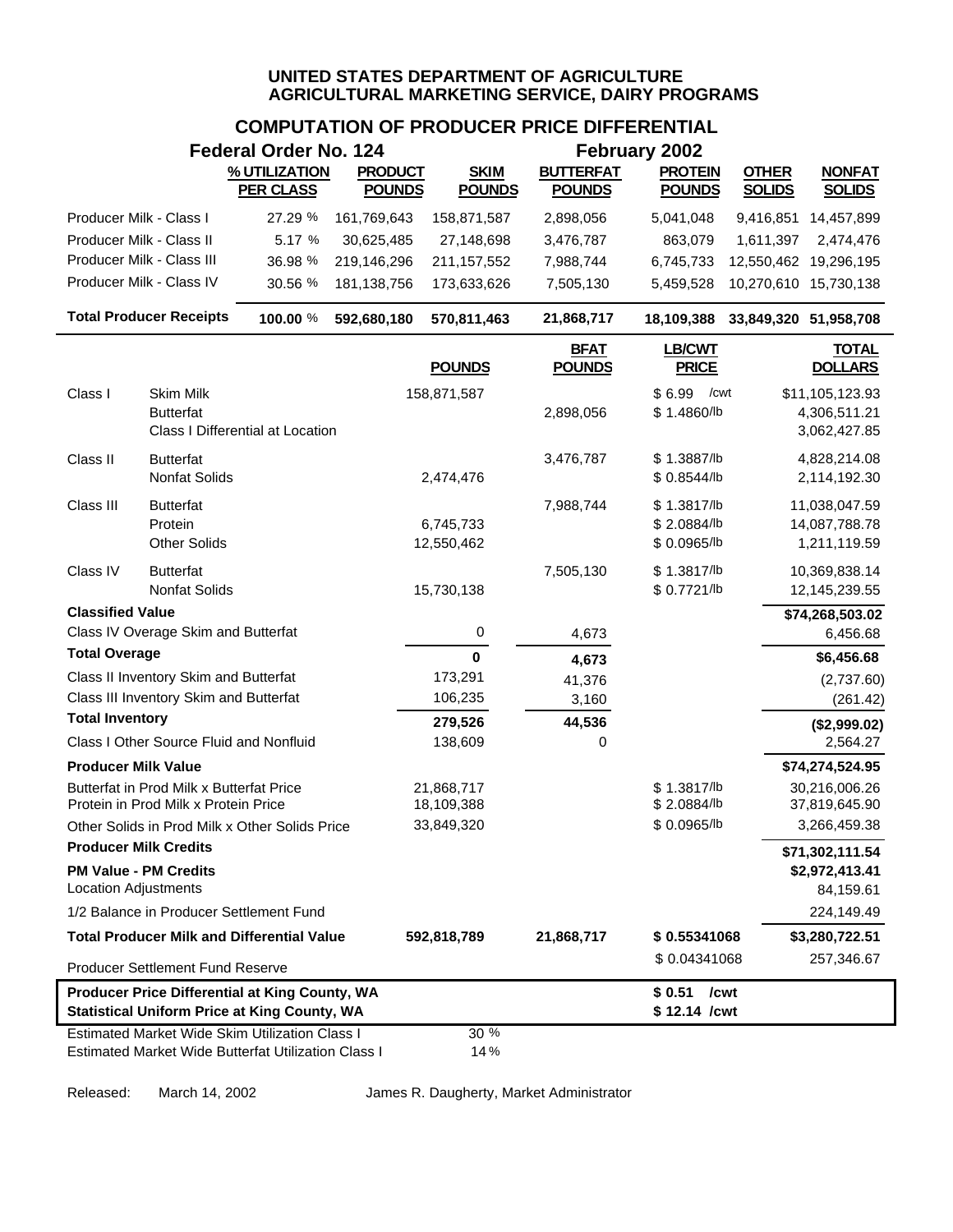|                                                             |                                                                                  | <b>Federal Order No. 124</b>                                                                                 |                                 |                              |                                   | <b>March 2002</b>                        |                               |                                                 |
|-------------------------------------------------------------|----------------------------------------------------------------------------------|--------------------------------------------------------------------------------------------------------------|---------------------------------|------------------------------|-----------------------------------|------------------------------------------|-------------------------------|-------------------------------------------------|
|                                                             |                                                                                  | % UTILIZATION<br><b>PER CLASS</b>                                                                            | <b>PRODUCT</b><br><b>POUNDS</b> | <b>SKIM</b><br><b>POUNDS</b> | <b>BUTTERFAT</b><br><b>POUNDS</b> | <b>PROTEIN</b><br><b>POUNDS</b>          | <b>OTHER</b><br><b>SOLIDS</b> | <b>NONFAT</b><br><b>SOLIDS</b>                  |
| Producer Milk - Class I                                     |                                                                                  | 26.70 %                                                                                                      | 177,087,787                     | 173,963,344                  | 3,124,443                         | 5,518,799                                | 10,319,764 15,838,563         |                                                 |
| Producer Milk - Class II                                    |                                                                                  | 5.20 %                                                                                                       | 34,503,875                      | 30,690,849                   | 3,813,026                         | 977,094                                  | 1,822,149                     | 2,799,243                                       |
|                                                             | Producer Milk - Class III                                                        | 36.52 %                                                                                                      | 242, 177, 262                   | 233,136,375                  | 9,040,887                         | 7,485,674                                | 13,855,779 21,341,453         |                                                 |
|                                                             | Producer Milk - Class IV                                                         | 31.58 %                                                                                                      | 209,402,883                     | 200,736,119                  | 8,666,764                         | 6,326,357                                |                               | 11,880,565 18,206,922                           |
|                                                             | <b>Total Producer Receipts</b>                                                   | 100.00 %                                                                                                     | 663,171,807                     | 638,526,687                  | 24,645,120                        | 20,307,924                               | 37,878,257 58,186,181         |                                                 |
|                                                             |                                                                                  |                                                                                                              |                                 | <b>POUNDS</b>                | <b>BFAT</b><br><b>POUNDS</b>      | <b>LB/CWT</b><br><b>PRICE</b>            |                               | <b>TOTAL</b><br><b>DOLLARS</b>                  |
| Class I                                                     | Skim Milk<br><b>Butterfat</b>                                                    | Class I Differential at Location                                                                             |                                 | 173,963,344                  | 3,124,443                         | \$7.10<br>/cwt<br>\$1.3617/b             |                               | \$12,351,397.46<br>4,254,554.04<br>3,351,956.68 |
| Class II                                                    | <b>Butterfat</b><br>Nonfat Solids                                                |                                                                                                              |                                 | 2,799,243                    | 3,813,026                         | \$1.3708/lb<br>\$0.8511/b                |                               | 5,226,896.03<br>2,382,435.71                    |
| Class III                                                   | <b>Butterfat</b><br>Protein<br><b>Other Solids</b>                               |                                                                                                              |                                 | 7,485,674<br>13,855,779      | 9,040,887                         | \$1.3638/b<br>\$1.8342/lb<br>\$0.0688/lb |                               | 12,329,961.72<br>13,730,223.24<br>953,277.59    |
| Class IV                                                    | <b>Butterfat</b><br><b>Nonfat Solids</b>                                         |                                                                                                              |                                 | 18,206,922                   | 8,666,764                         | \$1.3638/lb<br>\$0.7660/lb               |                               | 11,819,732.76<br>13,946,502.24                  |
| <b>Classified Value</b>                                     |                                                                                  |                                                                                                              |                                 |                              |                                   |                                          |                               | \$80,346,937.47                                 |
|                                                             | Class III Overage Skim and Butterfat                                             |                                                                                                              |                                 | 0                            | 5,160                             |                                          |                               | 7,037.21                                        |
|                                                             | Class IV Overage Skim and Butterfat                                              |                                                                                                              |                                 | 655                          | 3,433                             |                                          |                               | 4,727.05                                        |
| <b>Total Overage</b>                                        |                                                                                  |                                                                                                              |                                 | 655                          | 8,593                             |                                          |                               | \$11,764.26                                     |
|                                                             | Class I Inventory Skim and Butterfat<br>Class II Inventory Skim and Butterfat    |                                                                                                              |                                 | 52,819                       | 0                                 |                                          |                               | 1,082.79                                        |
|                                                             | Class III Inventory Skim and Butterfat                                           |                                                                                                              |                                 | 160,447<br>736,632           | 39,951<br>758                     |                                          |                               | 703.70<br>(6,348.61)                            |
| <b>Total Inventory</b>                                      |                                                                                  |                                                                                                              |                                 | 949,898                      | 40,709                            |                                          |                               |                                                 |
|                                                             | Class I Other Source Fluid and Nonfluid                                          |                                                                                                              |                                 | 132,641                      | 0                                 |                                          |                               | (\$4,562.12)<br>3,859.86                        |
| <b>Producer Milk Value</b>                                  |                                                                                  |                                                                                                              |                                 |                              |                                   |                                          |                               | \$80,357,999.47                                 |
|                                                             | Butterfat in Prod Milk x Butterfat Price<br>Protein in Prod Milk x Protein Price |                                                                                                              |                                 | 24,645,120<br>20,307,924     |                                   | \$1.3638/lb<br>\$1.8342/lb               |                               | 33,611,014.65<br>37,248,794.20                  |
|                                                             |                                                                                  | Other Solids in Prod Milk x Other Solids Price                                                               |                                 | 37,878,257                   |                                   | \$0.0688/lb                              |                               | 2,606,024.08                                    |
| <b>Producer Milk Credits</b>                                |                                                                                  |                                                                                                              |                                 |                              |                                   |                                          |                               |                                                 |
| <b>PM Value - PM Credits</b><br><b>Location Adjustments</b> |                                                                                  |                                                                                                              |                                 |                              |                                   |                                          |                               | \$73,465,832.93<br>\$6,892,166.54<br>330,590.59 |
|                                                             |                                                                                  | 1/2 Balance in Producer Settlement Fund                                                                      |                                 |                              |                                   |                                          |                               | 241,278.21                                      |
|                                                             |                                                                                  | <b>Total Producer Milk and Differential Value</b>                                                            |                                 | 663,304,448                  | 24,645,120                        | \$1.12528046                             |                               | \$7,464,035.34                                  |
|                                                             | Producer Settlement Fund Reserve                                                 |                                                                                                              |                                 |                              |                                   | \$0.04528046                             |                               | 300,347.31                                      |
|                                                             |                                                                                  | <b>Producer Price Differential at King County, WA</b><br><b>Statistical Uniform Price at King County, WA</b> |                                 |                              |                                   | $$1.08$ / cwt<br>\$11.73 /cwt            |                               |                                                 |
|                                                             |                                                                                  | <b>Estimated Market Wide Skim Utilization Class I</b><br>Estimated Market Wide Butterfat Utilization Class I |                                 | 28 %<br>13%                  |                                   |                                          |                               |                                                 |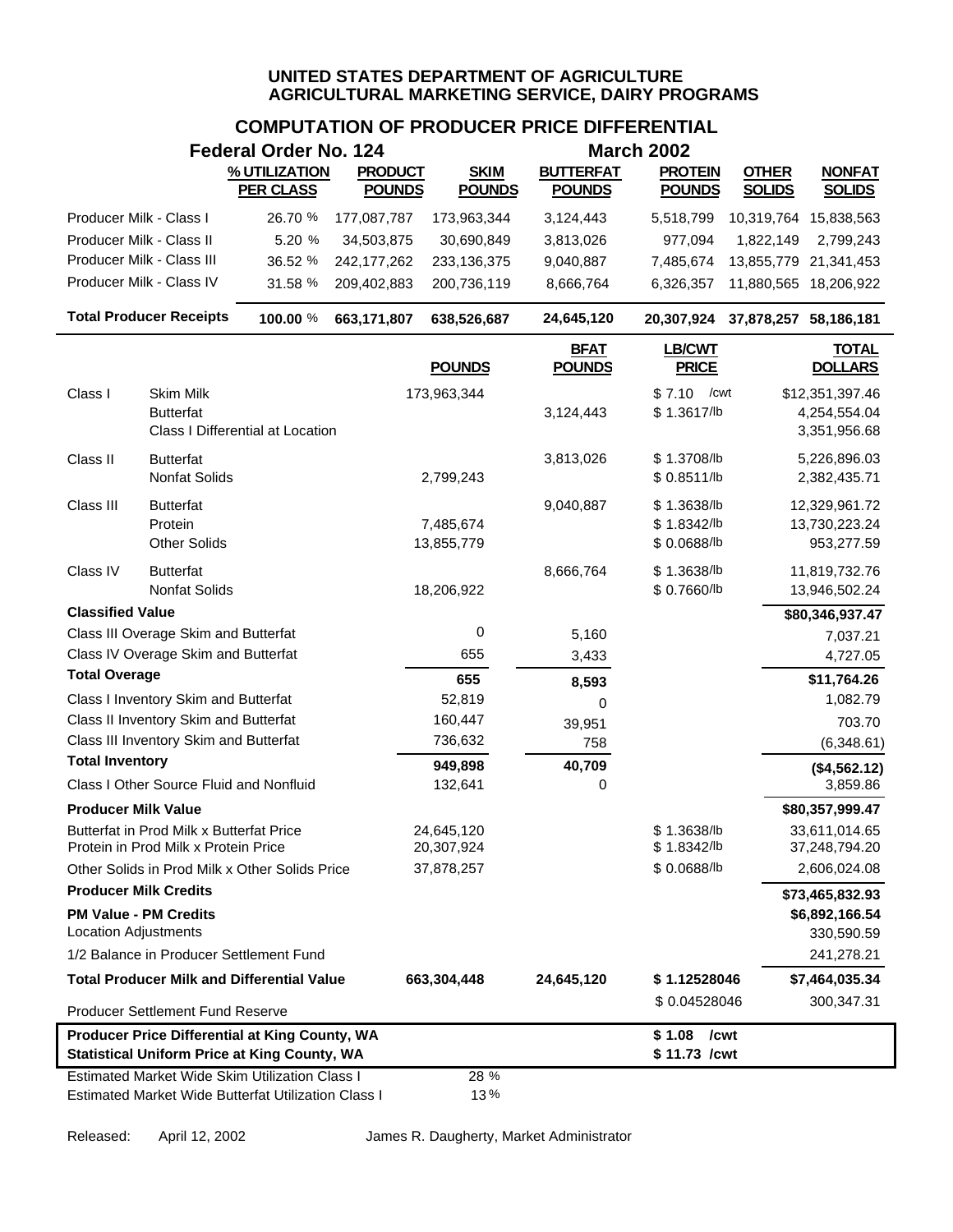# **COMPUTATION OF PRODUCER PRICE DIFFERENTIAL**

|                                                                                                                                                  |                                                                               | <b>Federal Order No. 124</b>     |                |                         |                              | <b>April 2002</b>                         |                                  |                                                 |  |  |
|--------------------------------------------------------------------------------------------------------------------------------------------------|-------------------------------------------------------------------------------|----------------------------------|----------------|-------------------------|------------------------------|-------------------------------------------|----------------------------------|-------------------------------------------------|--|--|
|                                                                                                                                                  |                                                                               | % UTILIZATION                    | <b>PRODUCT</b> | <b>SKIM</b>             | <b>BUTTERFAT</b>             | <b>PROTEIN</b>                            | <b>OTHER</b>                     | <b>NONFAT</b>                                   |  |  |
|                                                                                                                                                  |                                                                               | <b>PER CLASS</b>                 | <b>POUNDS</b>  | <b>POUNDS</b>           | <b>POUNDS</b>                | <b>POUNDS</b>                             | <b>SOLIDS</b>                    | <b>SOLIDS</b>                                   |  |  |
| Producer Milk - Class I                                                                                                                          |                                                                               | 26.56 %                          | 174,801,328    | 171,719,621             | 3,081,707                    | 5,396,923                                 | 10,234,538                       | 15,631,461                                      |  |  |
| Producer Milk - Class II                                                                                                                         |                                                                               | 5.63 %                           | 37,054,404     | 33,471,914              | 3,582,490                    | 1,053,708                                 | 1,996,259                        | 3,049,967                                       |  |  |
|                                                                                                                                                  | Producer Milk - Class III                                                     | 36.01 %                          | 236,984,791    | 228,042,693             | 8,942,098                    | 7,269,443                                 |                                  | 13,613,172 20,882,615                           |  |  |
|                                                                                                                                                  | Producer Milk - Class IV                                                      | 31.80 %                          | 209,240,916    | 200,698,034             | 8,542,882                    | 6,258,070                                 |                                  | 11,930,968 18,189,038                           |  |  |
|                                                                                                                                                  | <b>Total Producer Receipts</b>                                                | 100.00 %                         | 658,081,439    | 633,932,262             | 24, 149, 177                 |                                           | 19,978,144 37,774,937 57,753,081 |                                                 |  |  |
|                                                                                                                                                  |                                                                               |                                  |                | <b>POUNDS</b>           | <b>BFAT</b><br><b>POUNDS</b> | <b>LB/CWT</b><br><b>PRICE</b>             |                                  | <b>TOTAL</b><br><b>DOLLARS</b>                  |  |  |
| Class I                                                                                                                                          | <b>Skim Milk</b><br><b>Butterfat</b>                                          | Class I Differential at Location |                | 171,719,621             | 3,081,707                    | \$6.91<br>/cwt<br>\$1.3733/lb             |                                  | \$11,865,825.79<br>4,232,108.21<br>3,309,183.21 |  |  |
| Class II                                                                                                                                         | <b>Butterfat</b><br>Nonfat Solids                                             |                                  |                | 3,049,967               | 3,582,490                    | \$1.2960/b<br>\$0.8456/b                  |                                  | 4,642,907.06<br>2,579,052.10                    |  |  |
| Class III                                                                                                                                        | <b>Butterfat</b><br>Protein<br><b>Other Solids</b>                            |                                  |                | 7,269,443<br>13,613,172 | 8,942,098                    | \$1.2890/lb<br>\$2.0109/b<br>\$ 0.0566/lb |                                  | 11,526,364.32<br>14,618,122.93<br>770,505.53    |  |  |
| Class IV                                                                                                                                         | <b>Butterfat</b><br><b>Nonfat Solids</b>                                      |                                  |                | 18,189,038              | 8,542,882                    | \$1.2890/lb<br>\$ 0.7575/lb               |                                  | 11,011,774.90<br>13,778,196.29                  |  |  |
| <b>Classified Value</b>                                                                                                                          |                                                                               |                                  |                |                         |                              |                                           |                                  | \$78,334,040.34                                 |  |  |
|                                                                                                                                                  | Class II Overage Skim and Butterfat                                           |                                  |                | 0                       | 183                          |                                           |                                  | 237.17                                          |  |  |
|                                                                                                                                                  | Class IV Overage Skim and Butterfat                                           |                                  |                | 0                       | 9,576                        |                                           |                                  | 12,343.46                                       |  |  |
| <b>Total Overage</b>                                                                                                                             |                                                                               |                                  |                | $\mathbf 0$             | 9,759                        |                                           |                                  | \$12,580.63                                     |  |  |
|                                                                                                                                                  | Class I Inventory Skim and Butterfat<br>Class II Inventory Skim and Butterfat |                                  |                | 328,028<br>879,666      | 0                            |                                           |                                  | 6,298.14                                        |  |  |
|                                                                                                                                                  | Class III Inventory Skim and Butterfat                                        |                                  |                | 2,058,032               | 78,915<br>26,740             |                                           |                                  | 983.16<br>(8,585.85)                            |  |  |
| <b>Total Inventory</b>                                                                                                                           |                                                                               |                                  |                | 3,265,726               | 105,655                      |                                           |                                  |                                                 |  |  |
|                                                                                                                                                  | Class I Other Source Fluid and Nonfluid                                       |                                  |                | 120,719                 | 0                            |                                           |                                  | (\$1,304.55)<br>2,704.10                        |  |  |
| <b>Producer Milk Value</b>                                                                                                                       |                                                                               |                                  |                |                         |                              |                                           |                                  | \$78,348,020.52                                 |  |  |
|                                                                                                                                                  | Butterfat in Prod Milk x Butterfat Price                                      |                                  |                | 24, 149, 177            |                              | \$1.2890/lb                               |                                  | 31,128,289.17                                   |  |  |
|                                                                                                                                                  | Protein in Prod Milk x Protein Price                                          |                                  |                | 19,978,144              |                              | \$2.0109/lb                               |                                  | 40,174,049.78                                   |  |  |
|                                                                                                                                                  | Other Solids in Prod Milk x Other Solids Price                                |                                  |                | 37,774,937              |                              | \$0.0566/lb                               |                                  | 2,138,061.45                                    |  |  |
| <b>Producer Milk Credits</b>                                                                                                                     |                                                                               |                                  |                |                         |                              |                                           |                                  | \$73,440,400.40                                 |  |  |
| <b>Location Adjustments</b>                                                                                                                      | <b>PM Value - PM Credits</b>                                                  |                                  |                |                         |                              |                                           |                                  | \$4,907,620.12<br>299,343.43                    |  |  |
|                                                                                                                                                  | 1/2 Balance in Producer Settlement Fund                                       |                                  |                |                         |                              |                                           |                                  | 269,768.03                                      |  |  |
|                                                                                                                                                  | <b>Total Producer Milk and Differential Value</b>                             |                                  |                | 658,202,158             | 24,149,177                   | \$0.83207439                              |                                  | \$5,476,731.58                                  |  |  |
|                                                                                                                                                  |                                                                               |                                  |                |                         |                              | \$0.04207439                              |                                  | 276,934.54                                      |  |  |
| <b>Producer Settlement Fund Reserve</b><br>Producer Price Differential at King County, WA<br><b>Statistical Uniform Price at King County, WA</b> |                                                                               |                                  |                |                         |                              | \$0.79<br>/cwt<br>\$11.64 /cwt            |                                  |                                                 |  |  |
|                                                                                                                                                  | <b>Estimated Market Wide Skim Utilization Class I</b>                         |                                  |                | 27 %                    |                              |                                           |                                  |                                                 |  |  |
|                                                                                                                                                  | Estimated Market Wide Butterfat Utilization Class I                           |                                  |                | 13%                     |                              |                                           |                                  |                                                 |  |  |

Released: May 14, 2002 James R. Daugherty, Market Administrator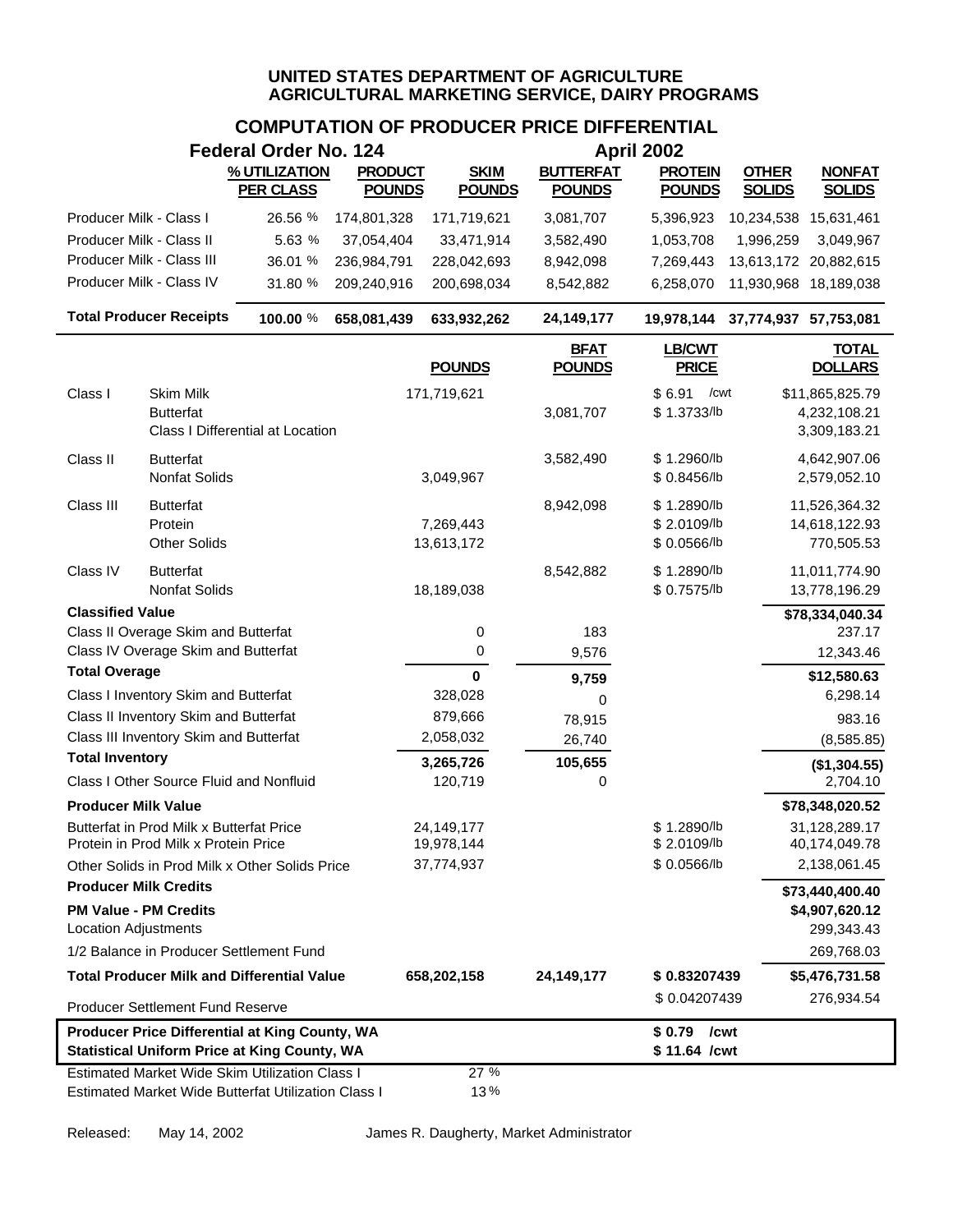|                                                                                                       |                                                                                  | <b>Federal Order No. 124</b>                                                                                        |                |                          |                              | <b>May 2002</b>                           |                       |                                                 |
|-------------------------------------------------------------------------------------------------------|----------------------------------------------------------------------------------|---------------------------------------------------------------------------------------------------------------------|----------------|--------------------------|------------------------------|-------------------------------------------|-----------------------|-------------------------------------------------|
|                                                                                                       |                                                                                  | % UTILIZATION                                                                                                       | <b>PRODUCT</b> | <b>SKIM</b>              | <b>BUTTERFAT</b>             | <b>PROTEIN</b>                            | <b>OTHER</b>          | <b>NONFAT</b>                                   |
|                                                                                                       |                                                                                  | <b>PER CLASS</b>                                                                                                    | <b>POUNDS</b>  | <b>POUNDS</b>            | <b>POUNDS</b>                | <b>POUNDS</b>                             | <b>SOLIDS</b>         | <b>SOLIDS</b>                                   |
| Producer Milk - Class I                                                                               |                                                                                  | 26.91 %                                                                                                             | 185,778,490    | 182,522,366              | 3,256,124                    | 5,682,985                                 |                       | 10,878,650 16,561,635                           |
| Producer Milk - Class II                                                                              |                                                                                  | 5.42 %                                                                                                              | 37,451,729     | 34,158,041               | 3,293,688                    | 1,062,336                                 | 2,037,972             | 3,100,308                                       |
|                                                                                                       | Producer Milk - Class III                                                        | 35.67 %                                                                                                             | 246,235,087    | 236,882,168              | 9,352,919                    | 7,541,443                                 | 14,117,471            | 21,658,914                                      |
|                                                                                                       | Producer Milk - Class IV                                                         | 32.00 %                                                                                                             | 220,894,824    | 211,844,480              | 9,050,344                    | 6,501,683                                 | 12,617,738 19,119,421 |                                                 |
|                                                                                                       | <b>Total Producer Receipts</b>                                                   | 100.00 %                                                                                                            | 690,360,130    | 665,407,055              | 24,953,075                   | 20,788,447                                | 39,651,831 60,440,278 |                                                 |
|                                                                                                       |                                                                                  |                                                                                                                     |                | <b>POUNDS</b>            | <b>BFAT</b><br><b>POUNDS</b> | <b>LB/CWT</b><br><b>PRICE</b>             |                       | <b>TOTAL</b><br><b>DOLLARS</b>                  |
| Class I                                                                                               | Skim Milk<br><b>Butterfat</b>                                                    | Class I Differential at Location                                                                                    |                | 182,522,366              | 3,256,124                    | \$6.83<br>/cwt<br>\$1.3339/lb             |                       | \$12,466,277.59<br>4,343,343.81<br>3,518,124.78 |
| Class II                                                                                              | <b>Butterfat</b><br>Nonfat Solids                                                |                                                                                                                     |                | 3,100,308                | 3,293,688                    | \$1.1503/b<br>\$0.8367/lb                 |                       | 3,788,729.31<br>2,594,027.71                    |
| Class III                                                                                             | <b>Butterfat</b><br>Protein<br><b>Other Solids</b>                               |                                                                                                                     |                | 7,541,443<br>14,117,471  | 9,352,919                    | \$1.1433/b<br>\$2.2097/lb<br>\$ 0.0371/lb |                       | 10,693,192.29<br>16,664,326.61<br>523,758.16    |
| Class IV                                                                                              | <b>Butterfat</b><br><b>Nonfat Solids</b>                                         |                                                                                                                     |                | 19,119,421               | 9,050,344                    | \$1.1433/b<br>\$ 0.7572/lb                |                       | 10,347,258.30<br>14,477,225.58                  |
| <b>Classified Value</b>                                                                               |                                                                                  |                                                                                                                     |                |                          |                              |                                           |                       | \$79,416,264.14                                 |
|                                                                                                       | Class II Overage Skim and Butterfat                                              |                                                                                                                     |                | 25,372                   | 4,355                        |                                           |                       | 6,920.07                                        |
|                                                                                                       | Class III Overage Skim and Butterfat                                             |                                                                                                                     |                | 0                        | 6,266                        |                                           |                       | 7,163.92                                        |
| <b>Total Overage</b>                                                                                  | Class IV Overage Skim and Butterfat                                              |                                                                                                                     |                | 78,429                   | 20,059                       |                                           |                       | 28,274.47                                       |
|                                                                                                       | Class I Inventory Skim and Butterfat                                             |                                                                                                                     |                | 103,801<br>115,284       | 30,680                       |                                           |                       | \$42,358.46<br>2,201.93                         |
|                                                                                                       | Class II Inventory Skim and Butterfat                                            |                                                                                                                     |                | 1,689,098                | 0                            |                                           |                       |                                                 |
|                                                                                                       | Class III Inventory Skim and Butterfat                                           |                                                                                                                     |                | 299,596                  | 58,083<br>21,106             |                                           |                       | 3,936.47<br>(2,326.15)                          |
| <b>Total Inventory</b>                                                                                |                                                                                  |                                                                                                                     |                | 2,103,978                | 79,189                       |                                           |                       |                                                 |
|                                                                                                       | Class I Other Source Fluid and Nonfluid                                          |                                                                                                                     |                | 213,949                  | 0                            |                                           |                       | \$3,812.25<br>3,551.56                          |
| <b>Producer Milk Value</b>                                                                            |                                                                                  |                                                                                                                     |                |                          |                              |                                           |                       | \$79,465,986.41                                 |
|                                                                                                       | Butterfat in Prod Milk x Butterfat Price<br>Protein in Prod Milk x Protein Price |                                                                                                                     |                | 24,953,075<br>20,788,447 |                              | \$1.1433/b<br>\$2.2097/lb                 |                       | 28,528,850.66<br>45,936,231.32                  |
|                                                                                                       |                                                                                  | Other Solids in Prod Milk x Other Solids Price                                                                      |                | 39,651,831               |                              | \$0.0371/b                                |                       | 1,471,082.93                                    |
| <b>Producer Milk Credits</b>                                                                          |                                                                                  |                                                                                                                     |                |                          |                              |                                           |                       | \$75,936,164.91                                 |
| <b>PM Value - PM Credits</b><br><b>Location Adjustments</b>                                           |                                                                                  |                                                                                                                     |                |                          |                              |                                           |                       | \$3,529,821.50<br>241,220.67                    |
|                                                                                                       |                                                                                  | 1/2 Balance in Producer Settlement Fund                                                                             |                |                          |                              |                                           |                       | 214,930.06                                      |
|                                                                                                       |                                                                                  | <b>Total Producer Milk and Differential Value</b>                                                                   |                | 690,574,079              | 24,953,075                   | \$0.57719691                              |                       | \$3,985,972.23                                  |
|                                                                                                       | Producer Settlement Fund Reserve                                                 |                                                                                                                     |                |                          |                              | \$0.04719691                              |                       | 325,929.63                                      |
| Producer Price Differential at King County, WA<br><b>Statistical Uniform Price at King County, WA</b> |                                                                                  |                                                                                                                     |                |                          |                              | $$0.53$ /cwt<br>\$11.35 /cwt              |                       |                                                 |
|                                                                                                       |                                                                                  | <b>Estimated Market Wide Skim Utilization Class I</b><br><b>Estimated Market Wide Butterfat Utilization Class I</b> |                | 27 %<br>13%              |                              |                                           |                       |                                                 |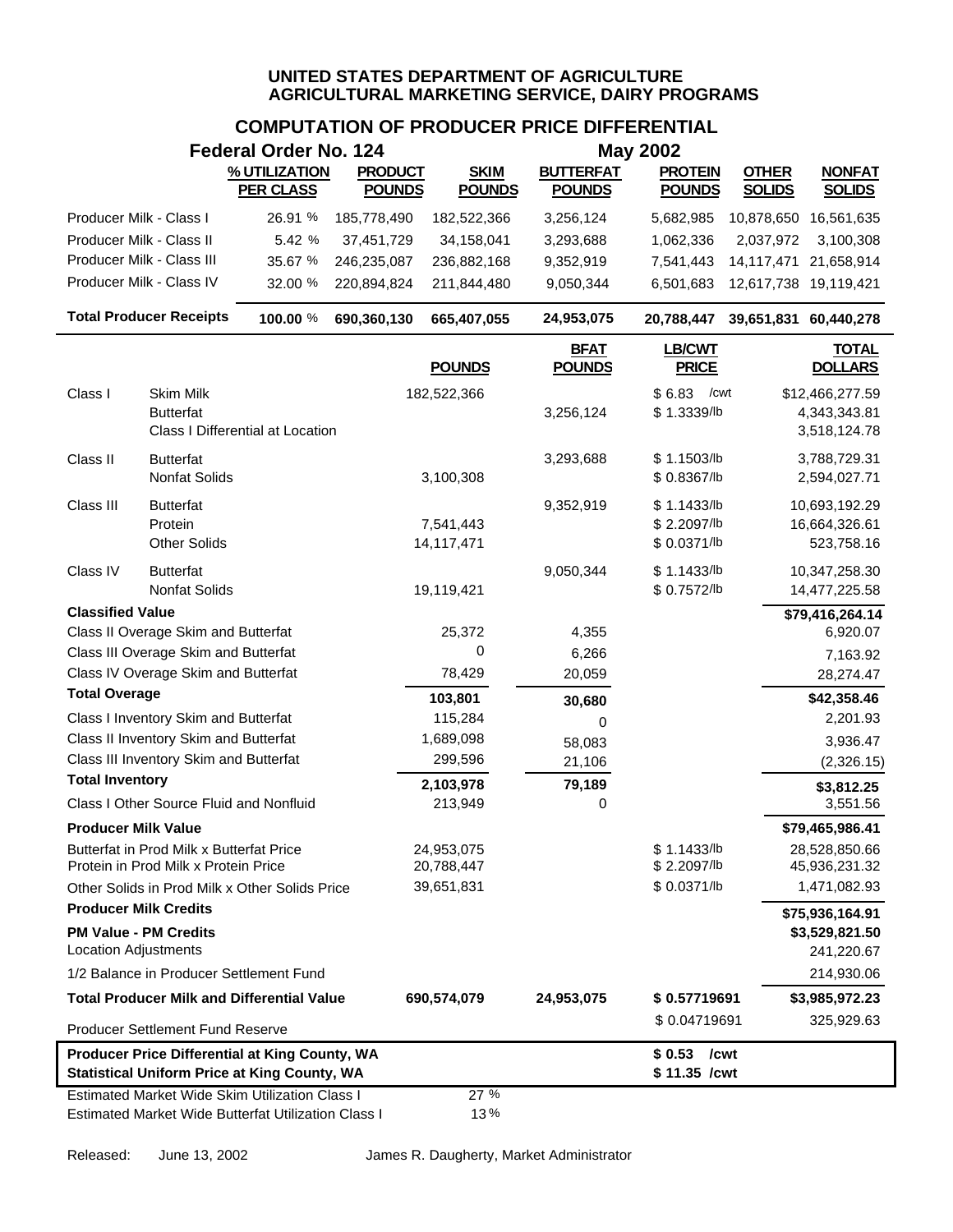# **COMPUTATION OF PRODUCER PRICE DIFFERENTIAL**

| <b>Federal Order No. 124</b>                         |                                                                                  |                                                                                                              |                                 | <b>June 2002</b>             |                                   |                                          |                               |                                                 |
|------------------------------------------------------|----------------------------------------------------------------------------------|--------------------------------------------------------------------------------------------------------------|---------------------------------|------------------------------|-----------------------------------|------------------------------------------|-------------------------------|-------------------------------------------------|
|                                                      |                                                                                  | % UTILIZATION<br><b>PER CLASS</b>                                                                            | <b>PRODUCT</b><br><b>POUNDS</b> | <b>SKIM</b><br><b>POUNDS</b> | <b>BUTTERFAT</b><br><b>POUNDS</b> | <b>PROTEIN</b><br><b>POUNDS</b>          | <b>OTHER</b><br><b>SOLIDS</b> | <b>NONFAT</b><br><b>SOLIDS</b>                  |
| Producer Milk - Class I                              |                                                                                  | 22.38 %                                                                                                      | 149,513,153                     | 146,820,369                  | 2,692,784                         | 4,531,275                                |                               | 8,732,768 13,264,043                            |
| Producer Milk - Class II                             |                                                                                  | 5.79 %                                                                                                       | 38,725,501                      | 34,928,724                   | 3,796,777                         | 1,080,417                                | 2,080,874                     | 3,161,291                                       |
|                                                      | Producer Milk - Class III                                                        | 36.64 %                                                                                                      | 244,874,770                     | 235,656,905                  | 9,217,865                         | 7,363,729                                | 14,007,590 21,371,319         |                                                 |
|                                                      | Producer Milk - Class IV                                                         | 35.19 %                                                                                                      | 235, 192, 048                   | 226,992,344                  | 8,199,704                         | 6,914,584                                | 13,449,881                    | 20,364,465                                      |
|                                                      | <b>Total Producer Receipts</b>                                                   | 100.00 %                                                                                                     | 668,305,472                     | 644,398,342                  | 23,907,130                        | 19,890,005                               | 38,271,113 58,161,118         |                                                 |
|                                                      |                                                                                  |                                                                                                              |                                 | <b>POUNDS</b>                | <b>BFAT</b><br><b>POUNDS</b>      | <b>LB/CWT</b><br><b>PRICE</b>            |                               | <b>TOTAL</b><br><b>DOLLARS</b>                  |
| Class I                                              | <b>Skim Milk</b><br><b>Butterfat</b>                                             | Class I Differential at Location                                                                             |                                 | 146,820,369                  | 2,692,784                         | \$7.23<br>/cwt<br>\$1.1577/lb            |                               | \$10,615,112.70<br>3,117,436.06<br>2,831,543.44 |
| Class II                                             | <b>Butterfat</b><br>Nonfat Solids                                                |                                                                                                              |                                 | 3,161,291                    | 3,796,777                         | \$1.1281/b<br>\$ 0.8333/lb               |                               | 4,283,144.15<br>2,634,303.77                    |
| Class III                                            | <b>Butterfat</b><br>Protein<br><b>Other Solids</b>                               |                                                                                                              |                                 | 7,363,729<br>14,007,590      | 9,217,865                         | \$1.1211/b<br>\$2.0148/b<br>\$ 0.0247/lb |                               | 10,334,148.45<br>14,836,441.19<br>345,987.45    |
| Class IV                                             | <b>Butterfat</b><br>Nonfat Solids                                                |                                                                                                              |                                 | 20,364,465                   | 8,199,704                         | \$1.1211/b<br>\$0.7605/lb                |                               | 9,192,688.14<br>15,487,175.65                   |
| <b>Classified Value</b>                              |                                                                                  |                                                                                                              |                                 |                              |                                   |                                          |                               | \$73,677,981.00                                 |
|                                                      | Class IV Overage Skim and Butterfat                                              |                                                                                                              |                                 | 256,576                      | 3,084                             |                                          |                               | 21,007.28                                       |
| <b>Total Overage</b>                                 |                                                                                  |                                                                                                              |                                 | 256,576                      | 3,084                             |                                          |                               | \$21,007.28                                     |
|                                                      | Class I Inventory Skim and Butterfat                                             |                                                                                                              |                                 | 40,067                       | 0                                 |                                          |                               | 929.55                                          |
|                                                      | Class II Inventory Skim and Butterfat<br>Class III Inventory Skim and Butterfat  |                                                                                                              |                                 | 0<br>66,558                  | 53,590                            |                                          |                               | (814.56)                                        |
| <b>Total Inventory</b>                               |                                                                                  |                                                                                                              |                                 |                              | 14,635                            |                                          |                               | (604.43)                                        |
|                                                      | Class I Other Source Fluid and Nonfluid                                          |                                                                                                              |                                 | 106,625<br>104,790           | 68,225<br>0                       |                                          |                               | (\$489.44)<br>2,871.25                          |
| <b>Producer Milk Value</b>                           |                                                                                  |                                                                                                              |                                 |                              |                                   |                                          |                               | \$73,701,370.09                                 |
|                                                      | Butterfat in Prod Milk x Butterfat Price<br>Protein in Prod Milk x Protein Price |                                                                                                              |                                 | 23,907,130<br>19,890,005     |                                   | \$1.1211/b<br>\$2.0148/lb                |                               | 26,802,283.44<br>40,074,382.08                  |
|                                                      |                                                                                  | Other Solids in Prod Milk x Other Solids Price                                                               |                                 | 38,271,113                   |                                   | \$ 0.0247/lb                             |                               | 945,296.49                                      |
| <b>Producer Milk Credits</b>                         |                                                                                  |                                                                                                              |                                 |                              |                                   |                                          |                               | \$67,821,962.01                                 |
| <b>PM Value - PM Credits</b><br>Location Adjustments |                                                                                  |                                                                                                              |                                 |                              |                                   |                                          |                               | \$5,879,408.08<br>238,490.30                    |
|                                                      |                                                                                  | 1/2 Balance in Producer Settlement Fund                                                                      |                                 |                              |                                   |                                          |                               | 252,097.47                                      |
|                                                      |                                                                                  | <b>Total Producer Milk and Differential Value</b>                                                            |                                 | 668,410,262                  | 23,907,130                        | \$0.95300689                             |                               | \$6,369,995.85                                  |
|                                                      | <b>Producer Settlement Fund Reserve</b>                                          |                                                                                                              |                                 |                              |                                   | \$0.04300689                             |                               | 287,462.47                                      |
|                                                      |                                                                                  | Producer Price Differential at King County, WA<br><b>Statistical Uniform Price at King County, WA</b>        |                                 |                              |                                   | \$0.91<br>\$11.00 / cwt                  | /cwt                          |                                                 |
|                                                      |                                                                                  | <b>Estimated Market Wide Skim Utilization Class I</b><br>Estimated Market Wide Butterfat Utilization Class I |                                 | 27 %<br>13%                  |                                   |                                          |                               |                                                 |

Released: James R. Daugherty, Market Administrator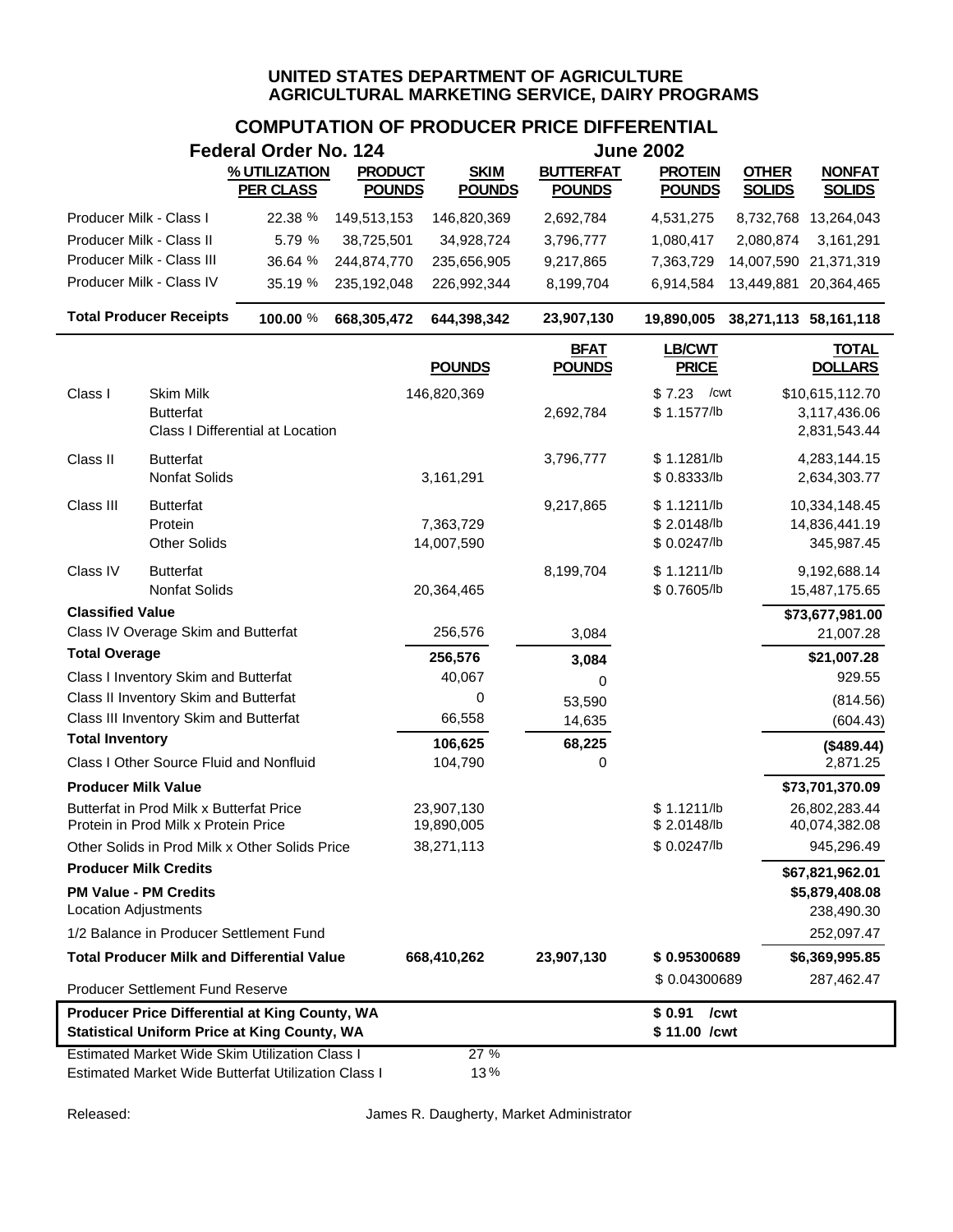|                                                             |                                                                                  | <b>Federal Order No. 124</b>                                                                                 |                                 |                              |                                   | <b>July 2002</b>                           |                               |                                                 |
|-------------------------------------------------------------|----------------------------------------------------------------------------------|--------------------------------------------------------------------------------------------------------------|---------------------------------|------------------------------|-----------------------------------|--------------------------------------------|-------------------------------|-------------------------------------------------|
|                                                             |                                                                                  | % UTILIZATION<br><b>PER CLASS</b>                                                                            | <b>PRODUCT</b><br><b>POUNDS</b> | <b>SKIM</b><br><b>POUNDS</b> | <b>BUTTERFAT</b><br><b>POUNDS</b> | <b>PROTEIN</b><br><b>POUNDS</b>            | <b>OTHER</b><br><b>SOLIDS</b> | <b>NONFAT</b><br><b>SOLIDS</b>                  |
| Producer Milk - Class I                                     |                                                                                  | 25.55 %                                                                                                      | 173,122,162                     | 169,971,685                  | 3,150,477                         | 5,233,707                                  | 10,095,681                    | 15,329,388                                      |
| Producer Milk - Class II                                    |                                                                                  | 5.61 %                                                                                                       | 37,978,697                      | 34,129,611                   | 3,849,086                         | 1,051,474                                  | 2,025,936                     | 3,077,410                                       |
|                                                             | Producer Milk - Class III                                                        | 36.42 %                                                                                                      | 246,741,285                     | 237,531,921                  | 9,209,364                         | 7,412,705                                  | 14,081,064 21,493,769         |                                                 |
|                                                             | Producer Milk - Class IV                                                         | 32.42 %                                                                                                      | 219,614,207                     | 211,623,166                  | 7,991,041                         | 6,449,265                                  | 12,489,084 18,938,349         |                                                 |
|                                                             | <b>Total Producer Receipts</b>                                                   | 100.00 %                                                                                                     | 677,456,351                     | 653,256,383                  | 24,199,968                        | 20,147,151                                 | 38,691,765 58,838,916         |                                                 |
|                                                             |                                                                                  |                                                                                                              |                                 | <b>POUNDS</b>                | <b>BFAT</b><br><b>POUNDS</b>      | <b>LB/CWT</b><br><b>PRICE</b>              |                               | <b>TOTAL</b><br><b>DOLLARS</b>                  |
| Class I                                                     | <b>Skim Milk</b><br><b>Butterfat</b>                                             | Class I Differential at Location                                                                             |                                 | 169,971,685                  | 3,150,477                         | /cwt<br>\$6.85<br>\$1.1443/b               |                               | \$11,643,060.43<br>3,605,090.83<br>3,276,429.04 |
| Class II                                                    | <b>Butterfat</b><br>Nonfat Solids                                                |                                                                                                              |                                 | 3,077,410                    | 3,849,086                         | \$1.0999/lb<br>\$ 0.8389/lb                |                               | 4,233,609.67<br>2,581,639.26                    |
| Class III                                                   | <b>Butterfat</b><br>Protein<br><b>Other Solids</b>                               |                                                                                                              |                                 | 7,412,705<br>14,081,064      | 9,209,364                         | \$1.0929/lb<br>\$1.8095/lb<br>\$ 0.0150/lb |                               | 10,064,913.91<br>13,413,289.69<br>211,215.98    |
| Class IV                                                    | <b>Butterfat</b><br>Nonfat Solids                                                |                                                                                                              |                                 | 18,938,349                   | 7,991,041                         | \$1.0929/lb<br>\$ 0.7633/lb                |                               | 8,733,408.72<br>14,455,641.78                   |
| <b>Classified Value</b>                                     |                                                                                  |                                                                                                              |                                 |                              |                                   |                                            |                               | \$72,218,299.31                                 |
|                                                             | Class I Overage Skim and Butterfat                                               |                                                                                                              |                                 | 167,638                      | 0                                 |                                            |                               | 14,668.32                                       |
|                                                             | Class II Overage Skim and Butterfat<br>Class IV Overage Skim and Butterfat       |                                                                                                              |                                 | 81,447<br>0                  | 5,377<br>2,242                    |                                            |                               | 12,063.41<br>2,450.28                           |
| <b>Total Overage</b>                                        |                                                                                  |                                                                                                              |                                 | 249,085                      | 7,619                             |                                            |                               | \$29,182.01                                     |
|                                                             | Class I Inventory Skim and Butterfat                                             |                                                                                                              |                                 | 1,166,133                    | 0                                 |                                            |                               | 22,273.13                                       |
|                                                             | Class II Inventory Skim and Butterfat                                            |                                                                                                              |                                 | 2,750,775                    | 117,155                           |                                            |                               | 17,046.81                                       |
|                                                             | Class III Inventory Skim and Butterfat                                           |                                                                                                              |                                 | 1,132,236                    | 24,328                            |                                            |                               | (13, 593.53)                                    |
| <b>Total Inventory</b>                                      |                                                                                  |                                                                                                              |                                 | 5,049,144                    | 141,483                           |                                            |                               | \$25,726.41                                     |
|                                                             | Class I Other Source Fluid and Nonfluid                                          |                                                                                                              |                                 | 100,976                      | 52                                |                                            |                               | 3,083.42                                        |
| <b>Producer Milk Value</b>                                  |                                                                                  |                                                                                                              |                                 |                              |                                   |                                            |                               | \$72,276,291.15                                 |
|                                                             | Butterfat in Prod Milk x Butterfat Price<br>Protein in Prod Milk x Protein Price |                                                                                                              |                                 | 24,199,968<br>20,147,151     |                                   | \$1.0929/lb<br>\$1.8095/lb                 |                               | 26,448,145.04<br>36,456,269.71                  |
|                                                             |                                                                                  | Other Solids in Prod Milk x Other Solids Price                                                               |                                 | 38,691,765                   |                                   | \$ 0.0150/lb                               |                               | 580,376.53                                      |
| <b>Producer Milk Credits</b><br><b>Location Adjustments</b> | <b>PM Value - PM Credits</b>                                                     |                                                                                                              |                                 |                              |                                   |                                            |                               | \$63,484,791.28<br>\$8,791,499.87<br>247,721.79 |
|                                                             |                                                                                  | 1/2 Balance in Producer Settlement Fund                                                                      |                                 |                              |                                   |                                            |                               | 278,842.68                                      |
|                                                             |                                                                                  | <b>Total Producer Milk and Differential Value</b>                                                            |                                 | 677,557,379                  | 24,200,020                        | \$1.37524358                               |                               | \$9,318,064.34                                  |
|                                                             | <b>Producer Settlement Fund Reserve</b>                                          |                                                                                                              |                                 |                              |                                   | \$0.04524358                               |                               | 306,551.21                                      |
|                                                             |                                                                                  | Producer Price Differential at King County, WA<br><b>Statistical Uniform Price at King County, WA</b>        |                                 |                              |                                   | \$1.33<br>\$10.66 /cwt                     | /cwt                          |                                                 |
|                                                             |                                                                                  | <b>Estimated Market Wide Skim Utilization Class I</b><br>Estimated Market Wide Butterfat Utilization Class I |                                 | 23 %<br>11%                  |                                   |                                            |                               |                                                 |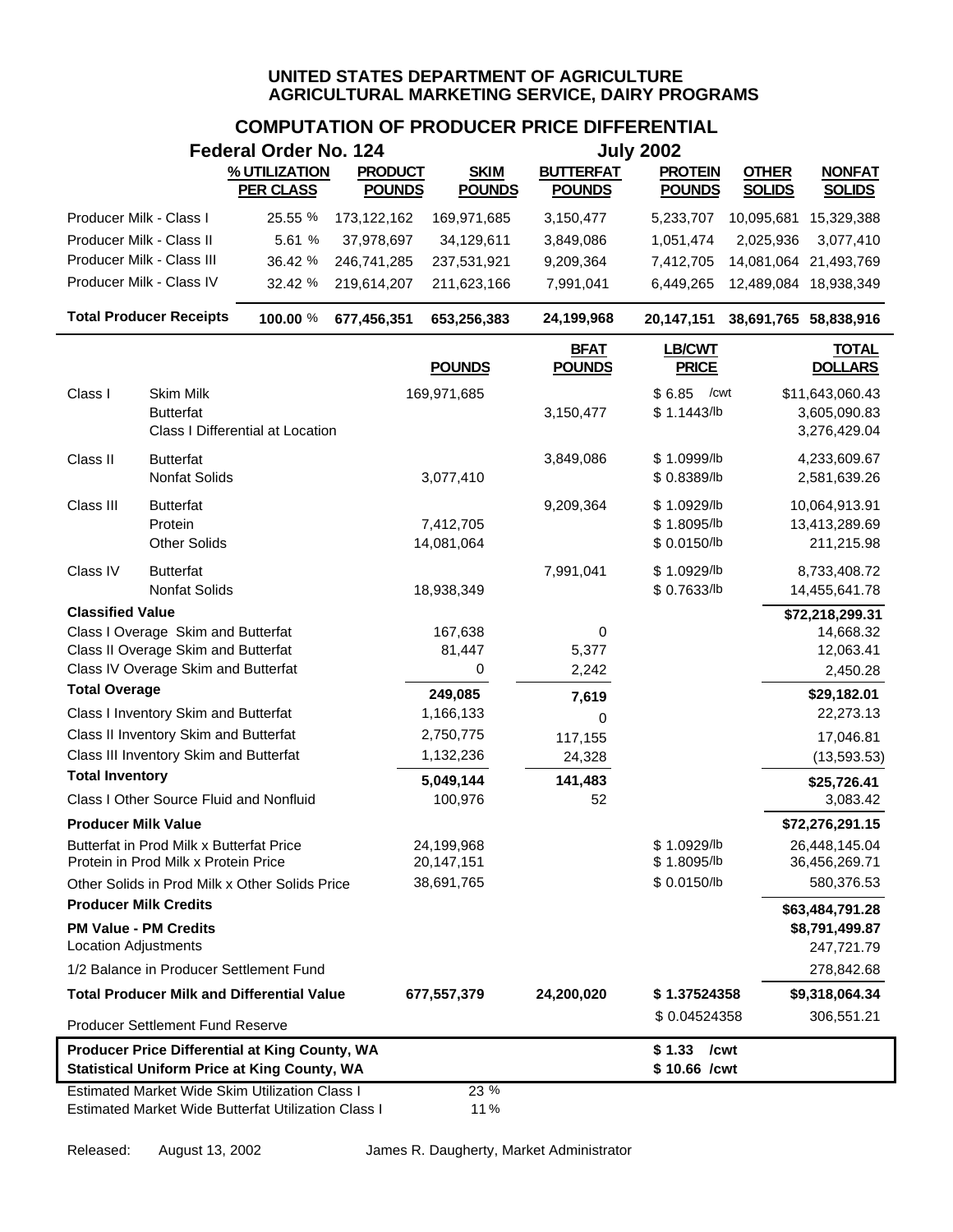# **COMPUTATION OF PRODUCER PRICE DIFFERENTIAL**

| <b>Federal Order No. 124</b><br><b>August 2002</b>                                                    |                                                                                  |                                                                                                              |                |                          |                              |                                            |                       |                                                 |
|-------------------------------------------------------------------------------------------------------|----------------------------------------------------------------------------------|--------------------------------------------------------------------------------------------------------------|----------------|--------------------------|------------------------------|--------------------------------------------|-----------------------|-------------------------------------------------|
|                                                                                                       |                                                                                  | % UTILIZATION                                                                                                | <b>PRODUCT</b> | <b>SKIM</b>              | <b>BUTTERFAT</b>             | <b>PROTEIN</b>                             | <b>OTHER</b>          | <b>NONFAT</b>                                   |
|                                                                                                       |                                                                                  | <b>PER CLASS</b>                                                                                             | <b>POUNDS</b>  | <b>POUNDS</b>            | <b>POUNDS</b>                | <b>POUNDS</b>                              | <b>SOLIDS</b>         | <b>SOLIDS</b>                                   |
| Producer Milk - Class I                                                                               |                                                                                  | 26.34 %                                                                                                      | 179,193,622    | 175,894,375              | 3,299,247                    | 5,478,258                                  | 10,426,241            | 15,904,499                                      |
| Producer Milk - Class II                                                                              |                                                                                  | 5.27 %                                                                                                       | 35,851,502     | 31,887,026               | 3,964,476                    | 993,578                                    | 1,888,987             | 2,882,565                                       |
|                                                                                                       | Producer Milk - Class III                                                        | 36.69 %                                                                                                      | 249,674,866    | 240,197,999              | 9,476,867                    | 7,578,553                                  |                       | 14,208,942 21,787,495                           |
|                                                                                                       | Producer Milk - Class IV                                                         | 31.70 %                                                                                                      | 215,690,912    | 207,909,955              | 7,780,957                    | 6,434,366                                  |                       | 12,270,637 18,705,003                           |
|                                                                                                       | <b>Total Producer Receipts</b>                                                   | 100.00 %                                                                                                     | 680,410,902    | 655,889,355              | 24,521,547                   | 20,484,755                                 | 38,794,807 59,279,562 |                                                 |
|                                                                                                       |                                                                                  |                                                                                                              |                | <b>POUNDS</b>            | <b>BFAT</b><br><b>POUNDS</b> | LB/CWT<br><b>PRICE</b>                     |                       | <b>TOTAL</b><br><b>DOLLARS</b>                  |
| Class I                                                                                               | <b>Skim Milk</b><br><b>Butterfat</b>                                             | Class I Differential at Location                                                                             |                | 175,894,375              | 3,299,247                    | \$6.86<br>/cwt<br>\$1.1022/lb              |                       | \$12,066,354.14<br>3,636,430.04<br>3,391,350.27 |
| Class II                                                                                              | <b>Butterfat</b><br>Nonfat Solids                                                |                                                                                                              |                | 2,882,565                | 3,964,476                    | \$1.0771/b<br>\$0.8400/b                   |                       | 4,270,137.09<br>2,421,354.60                    |
| Class III                                                                                             | <b>Butterfat</b><br>Protein<br><b>Other Solids</b>                               |                                                                                                              |                | 7,578,553<br>14,208,942  | 9,476,867                    | \$1.0701/lb<br>\$1.9021/lb<br>\$ 0.0177/lb |                       | 10,141,195.38<br>14,415,165.66<br>251,498.28    |
| Class IV                                                                                              | <b>Butterfat</b><br>Nonfat Solids                                                |                                                                                                              |                | 18,705,003               | 7,780,957                    | \$1.0701/b<br>\$ 0.7674/lb                 |                       | 8,326,402.09<br>14,354,219.30                   |
| <b>Classified Value</b>                                                                               |                                                                                  |                                                                                                              |                |                          |                              |                                            |                       | \$73,274,106.85                                 |
|                                                                                                       | Class IV Overage Skim and Butterfat                                              |                                                                                                              |                | 0                        | 990                          |                                            |                       | 1,059.40                                        |
| <b>Total Overage</b>                                                                                  |                                                                                  |                                                                                                              |                | $\mathbf 0$              | 990                          |                                            |                       | \$1,059.40                                      |
|                                                                                                       | Class I Inventory Skim and Butterfat                                             |                                                                                                              |                | 474,742                  | 0                            |                                            |                       | 8,972.63                                        |
|                                                                                                       | Class II Inventory Skim and Butterfat                                            |                                                                                                              |                | 2,272,443                | 86,240                       |                                            |                       | 14,317.26                                       |
| <b>Total Inventory</b>                                                                                | Class III Inventory Skim and Butterfat                                           |                                                                                                              |                | 1,434,723                | 10,133                       |                                            |                       | (12,713.13)                                     |
|                                                                                                       | Class I Other Source Fluid and Nonfluid                                          |                                                                                                              |                | 4,181,908<br>106,252     | 96,373<br>111                |                                            |                       | \$10,576.76<br>2,938.23                         |
| <b>Producer Milk Value</b>                                                                            |                                                                                  |                                                                                                              |                |                          |                              |                                            |                       | \$73,288,681.24                                 |
|                                                                                                       | Butterfat in Prod Milk x Butterfat Price<br>Protein in Prod Milk x Protein Price |                                                                                                              |                | 24,521,547<br>20,484,755 |                              | \$1.0701/lb<br>\$1.9021/lb                 |                       | 26,240,507.45<br>38,964,052.48                  |
|                                                                                                       |                                                                                  | Other Solids in Prod Milk x Other Solids Price                                                               |                | 38,794,807               |                              | \$ 0.0177/lb                               |                       | 686,668.08                                      |
| <b>Producer Milk Credits</b>                                                                          |                                                                                  |                                                                                                              |                |                          |                              |                                            |                       | \$65,891,228.01                                 |
| <b>Location Adjustments</b>                                                                           | <b>PM Value - PM Credits</b>                                                     |                                                                                                              |                |                          |                              |                                            |                       | \$7,397,453.23<br>259,563.43                    |
|                                                                                                       |                                                                                  | 1/2 Balance in Producer Settlement Fund                                                                      |                |                          |                              |                                            |                       | 263,530.28                                      |
|                                                                                                       |                                                                                  | <b>Total Producer Milk and Differential Value</b>                                                            |                | 680,517,265              | 24,521,658                   | \$1.16390095                               |                       | \$7,920,546.94                                  |
|                                                                                                       | <b>Producer Settlement Fund Reserve</b>                                          |                                                                                                              |                |                          |                              | \$0.04390095                               |                       | 298,753.54                                      |
|                                                                                                       |                                                                                  |                                                                                                              |                |                          |                              | \$1.12 / cwt                               |                       |                                                 |
| Producer Price Differential at King County, WA<br><b>Statistical Uniform Price at King County, WA</b> |                                                                                  |                                                                                                              |                |                          |                              | \$10.66 /cwt                               |                       |                                                 |
|                                                                                                       |                                                                                  | <b>Estimated Market Wide Skim Utilization Class I</b><br>Estimated Market Wide Butterfat Utilization Class I |                | 26 %<br>13%              |                              |                                            |                       |                                                 |

Released: September 13, 2002 James R. Daugherty, Market Administrator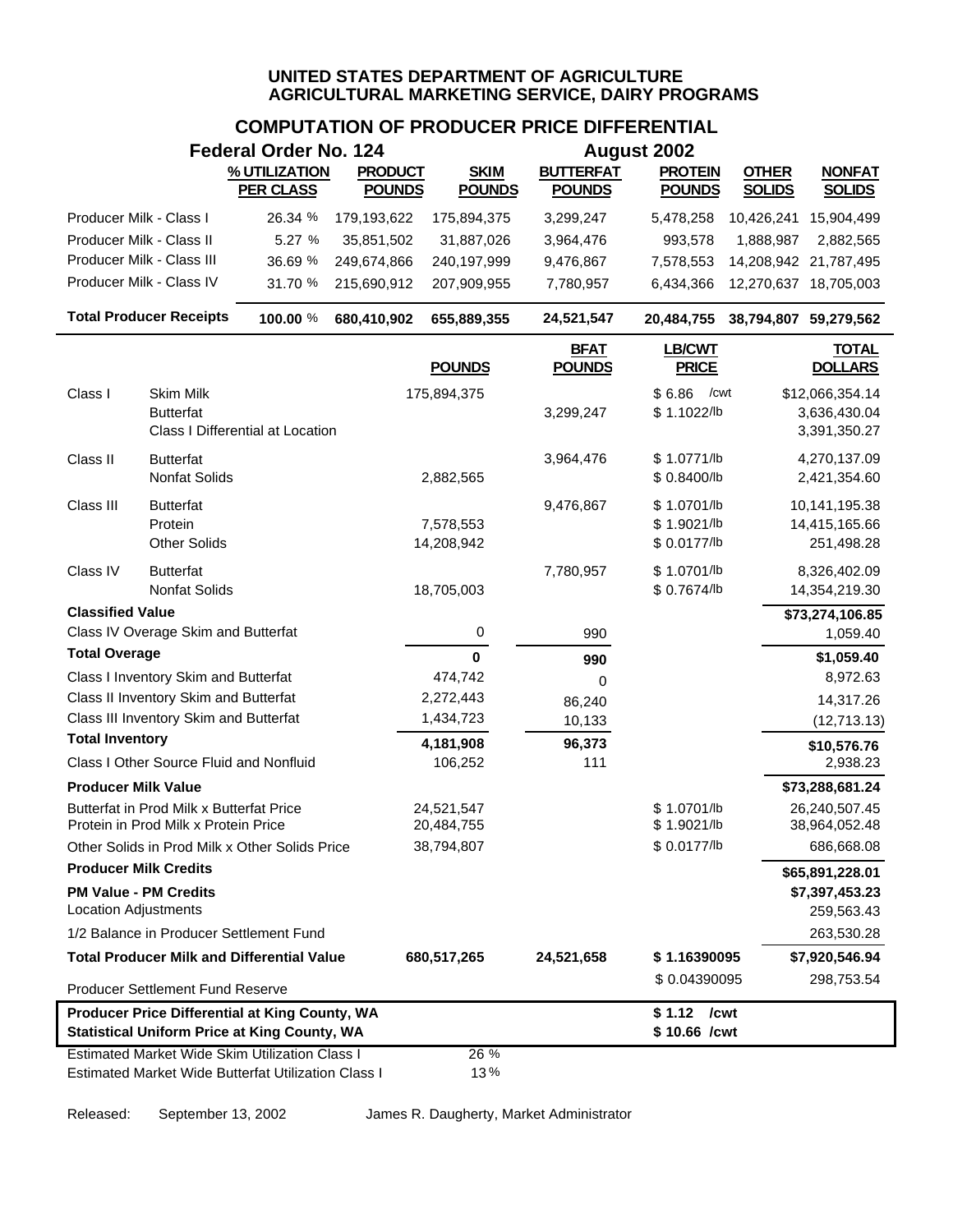# **COMPUTATION OF PRODUCER PRICE DIFFERENTIAL**

|                                                             |                                                                                  | <b>Federal Order No. 124</b>                                                                                 |                                 | September 2002               |                                   |                                           |                               |                                                 |  |
|-------------------------------------------------------------|----------------------------------------------------------------------------------|--------------------------------------------------------------------------------------------------------------|---------------------------------|------------------------------|-----------------------------------|-------------------------------------------|-------------------------------|-------------------------------------------------|--|
|                                                             |                                                                                  | % UTILIZATION<br><b>PER CLASS</b>                                                                            | <b>PRODUCT</b><br><b>POUNDS</b> | <b>SKIM</b><br><b>POUNDS</b> | <b>BUTTERFAT</b><br><b>POUNDS</b> | <b>PROTEIN</b><br><b>POUNDS</b>           | <b>OTHER</b><br><b>SOLIDS</b> | <b>NONFAT</b><br><b>SOLIDS</b>                  |  |
| Producer Milk - Class I                                     |                                                                                  | 27.24 %                                                                                                      | 175,487,941                     | 172,353,043                  | 3,134,898                         | 5,467,833                                 | 10,183,811                    | 15,651,644                                      |  |
| Producer Milk - Class II                                    |                                                                                  | 5.48 %                                                                                                       | 35,311,592                      | 31,928,558                   | 3,383,034                         | 1,012,050                                 | 1,885,182                     | 2,897,232                                       |  |
|                                                             | Producer Milk - Class III                                                        | 36.77 %                                                                                                      | 236,871,114                     | 227,666,056                  | 9,205,058                         | 7,291,507                                 | 13,426,995                    | 20,718,502                                      |  |
|                                                             | Producer Milk - Class IV                                                         | 30.51 %                                                                                                      | 196,565,640                     | 188,679,972                  | 7,885,668                         | 5,944,272                                 | 11,083,483                    | 17,027,755                                      |  |
|                                                             | <b>Total Producer Receipts</b>                                                   | 100.00 %                                                                                                     | 644,236,287                     | 620,627,629                  | 23,608,658                        | 19,715,662                                | 36,579,471 56,295,133         |                                                 |  |
|                                                             |                                                                                  |                                                                                                              |                                 | <b>POUNDS</b>                | <b>BFAT</b><br><b>POUNDS</b>      | <b>LB/CWT</b><br><b>PRICE</b>             |                               | <b>TOTAL</b><br><b>DOLLARS</b>                  |  |
| Class I                                                     | <b>Skim Milk</b><br><b>Butterfat</b>                                             | <b>Class I Differential at Location</b>                                                                      |                                 | 172,353,043                  | 3,134,898                         | $$6.92$ / cwt<br>\$1.0805/lb              |                               | \$11,926,830.58<br>3,387,257.31<br>3,321,038.68 |  |
| Class II                                                    | <b>Butterfat</b><br>Nonfat Solids                                                |                                                                                                              |                                 | 2,897,232                    | 3,383,034                         | \$1.0169/b<br>\$0.8467/lb                 |                               | 3,440,207.29<br>2,453,086.33                    |  |
| Class III                                                   | <b>Butterfat</b><br>Protein<br><b>Other Solids</b>                               |                                                                                                              |                                 | 7,291,507<br>13,426,995      | 9,205,058                         | \$1.0099/lb<br>\$2.0646/b<br>\$ 0.0367/lb |                               | 9,296,188.09<br>15,054,045.36<br>492,770.71     |  |
| Class IV                                                    | <b>Butterfat</b><br><b>Nonfat Solids</b>                                         |                                                                                                              |                                 | 17,027,755                   | 7,885,668                         | \$1.0099/b<br>\$0.7696/lb                 |                               | 7,963,736.14<br>13,104,560.26                   |  |
| <b>Classified Value</b>                                     |                                                                                  |                                                                                                              |                                 |                              |                                   |                                           |                               | \$70,439,720.75                                 |  |
|                                                             | Class II Overage Skim and Butterfat                                              |                                                                                                              |                                 | 258,793                      | 0                                 |                                           |                               | 19,720.03                                       |  |
|                                                             | Class III Overage Skim and Butterfat<br>Class IV Overage Skim and Butterfat      |                                                                                                              |                                 | 75,499<br>98,864             | 0                                 |                                           |                               | 4,998.03                                        |  |
| <b>Total Overage</b>                                        |                                                                                  |                                                                                                              |                                 |                              | 18,364                            |                                           |                               | 25,397.07                                       |  |
|                                                             | Class II Inventory Skim and Butterfat                                            |                                                                                                              |                                 | 433,156<br>293,383           | 18,364<br>14,342                  |                                           |                               | \$50,115.13<br>1,320.03                         |  |
|                                                             | Class III Inventory Skim and Butterfat                                           |                                                                                                              |                                 | 407,816                      | 24,449                            |                                           |                               | (2,654.50)                                      |  |
| <b>Total Inventory</b>                                      |                                                                                  |                                                                                                              |                                 | 701,199                      | 38,791                            |                                           |                               | (\$1,334.47)                                    |  |
|                                                             | Class I Other Source Fluid and Nonfluid                                          |                                                                                                              |                                 | 119,263                      | 0                                 |                                           |                               | 2,623.79                                        |  |
| <b>Producer Milk Value</b>                                  |                                                                                  |                                                                                                              |                                 |                              |                                   |                                           |                               | \$70,491,125.20                                 |  |
|                                                             | Butterfat in Prod Milk x Butterfat Price<br>Protein in Prod Milk x Protein Price |                                                                                                              |                                 | 23,608,658<br>19,715,662     |                                   | \$1.0099/b<br>\$2.0646/lb                 |                               | 23,842,383.73<br>40,704,955.78                  |  |
|                                                             |                                                                                  | Other Solids in Prod Milk x Other Solids Price                                                               |                                 | 36,579,471                   |                                   | \$0.0367/lb                               |                               | 1,342,466.61                                    |  |
| <b>Producer Milk Credits</b>                                |                                                                                  |                                                                                                              |                                 |                              |                                   |                                           |                               | \$65,889,806.12                                 |  |
| <b>PM Value - PM Credits</b><br><b>Location Adjustments</b> |                                                                                  |                                                                                                              |                                 |                              |                                   |                                           |                               | \$4,601,319.08<br>245,488.94                    |  |
|                                                             |                                                                                  | 1/2 Balance in Producer Settlement Fund                                                                      |                                 |                              |                                   |                                           |                               | 195,164.27                                      |  |
|                                                             |                                                                                  | <b>Total Producer Milk and Differential Value</b>                                                            |                                 | 644,355,550                  | 23,608,658                        | \$0.78248295                              |                               | \$5,041,972.29                                  |  |
|                                                             | Producer Settlement Fund Reserve                                                 |                                                                                                              |                                 |                              |                                   | \$0.04248295                              |                               | 273,741.25                                      |  |
|                                                             |                                                                                  | Producer Price Differential at King County, WA<br><b>Statistical Uniform Price at King County, WA</b>        |                                 |                              |                                   | $$0.74$ /cwt<br>\$10.66 /cwt              |                               |                                                 |  |
|                                                             |                                                                                  | <b>Estimated Market Wide Skim Utilization Class I</b><br>Estimated Market Wide Butterfat Utilization Class I |                                 | 27%<br>13%                   |                                   |                                           |                               |                                                 |  |

Released: October 11, 2002 James R. Daugherty, Market Administrator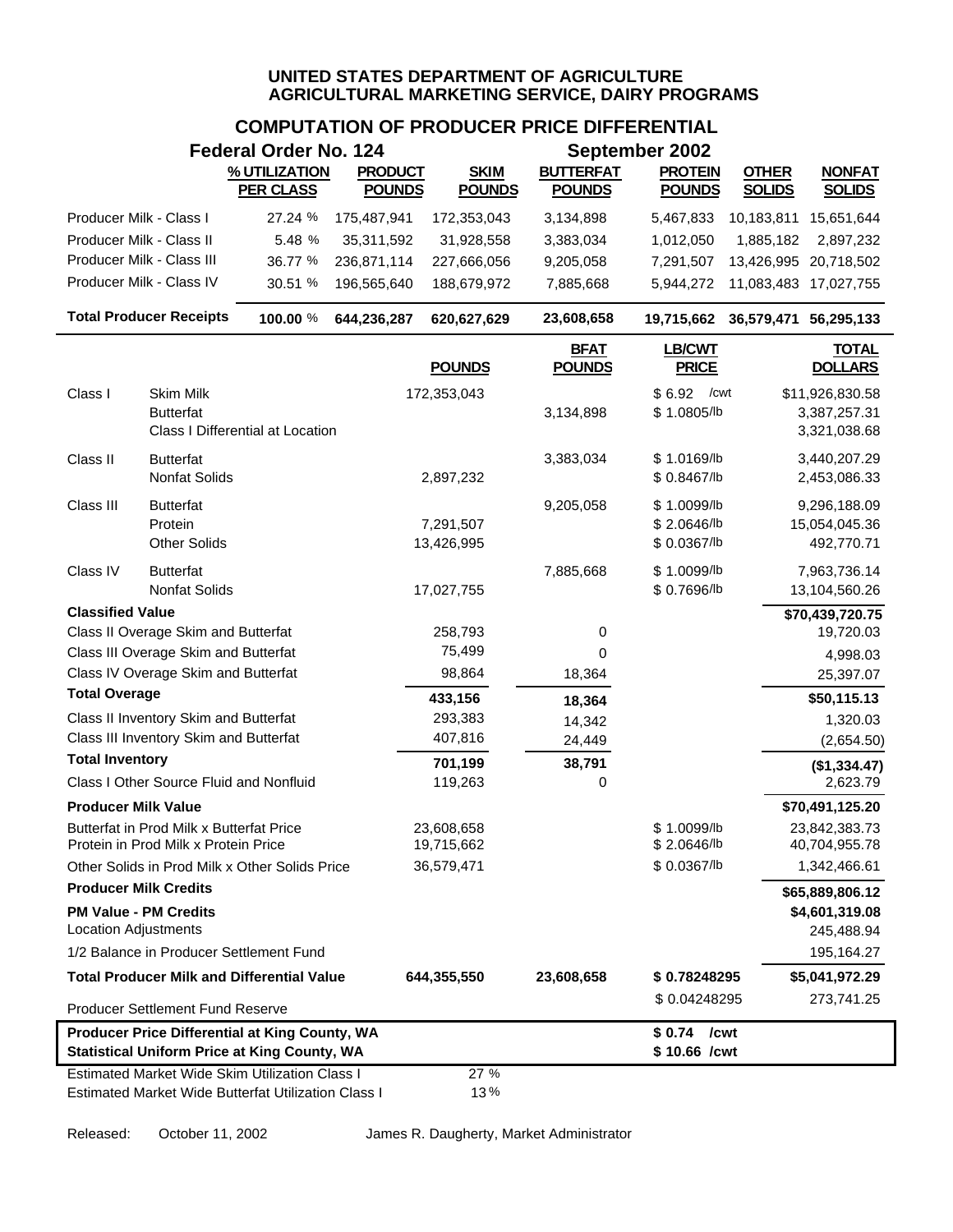# **COMPUTATION OF PRODUCER PRICE DIFFERENTIAL**

|                                                                                                       |                                                             | <b>Federal Order No. 124</b> |                |               |                              | October 2002                  |                                  |
|-------------------------------------------------------------------------------------------------------|-------------------------------------------------------------|------------------------------|----------------|---------------|------------------------------|-------------------------------|----------------------------------|
|                                                                                                       |                                                             | % UTILIZATION                | <b>PRODUCT</b> | <b>SKIM</b>   | <b>BUTTERFAT</b>             | <b>PROTEIN</b>                | <b>OTHER</b><br><b>NONFAT</b>    |
|                                                                                                       |                                                             | <b>PER CLASS</b>             | <b>POUNDS</b>  | <b>POUNDS</b> | <b>POUNDS</b>                | <b>POUNDS</b>                 | <b>SOLIDS</b><br><b>SOLIDS</b>   |
| Producer Milk - Class I                                                                               |                                                             | 28.68 %                      | 188,771,044    | 185,333,082   | 3,437,962                    | 6,018,673                     | 10,952,717 16,971,390            |
| Producer Milk - Class II                                                                              |                                                             | 5.01 %                       | 33,001,359     | 29,758,191    | 3,243,168                    | 969,051                       | 1,759,106<br>2,728,157           |
|                                                                                                       | Producer Milk - Class III                                   | 36.57 %                      | 240,703,224    | 231,225,916   | 9,477,308                    | 7,560,159                     | 13,635,588 21,195,747            |
|                                                                                                       | Producer Milk - Class IV                                    | 29.74 %                      | 195,713,345    | 187, 194, 399 | 8,518,946                    | 6,024,166                     | 11,003,552 17,027,718            |
|                                                                                                       | <b>Total Producer Receipts</b>                              | 100.00 %                     | 658,188,972    | 633,511,588   | 24,677,384                   | 20,572,049                    | 37,350,963 57,923,012            |
|                                                                                                       |                                                             |                              |                | <b>POUNDS</b> | <b>BFAT</b><br><b>POUNDS</b> | <b>LB/CWT</b><br><b>PRICE</b> | <b>TOTAL</b><br><b>DOLLARS</b>   |
| Class I                                                                                               | <b>Skim Milk</b>                                            |                              |                | 185,333,082   |                              | \$6.91<br>/cwt                | \$12,806,515.97                  |
|                                                                                                       | <b>Butterfat</b><br><b>Class I Differential at Location</b> |                              |                |               | 3,437,962                    | \$ 0.9935/lb                  | 3,415,615.27<br>3,573,291.01     |
| Class II                                                                                              | <b>Butterfat</b>                                            |                              |                |               | 3,243,168                    | \$1.0796/lb                   | 3,501,324.15                     |
|                                                                                                       | Nonfat Solids                                               |                              |                | 2,728,157     |                              | \$ 0.8456/lb                  | 2,306,929.56                     |
| Class III                                                                                             | <b>Butterfat</b><br>Protein                                 |                              |                | 7,560,159     | 9,477,308                    | \$1.0726/lb<br>\$2.1839/lb    | 10,165,360.54<br>16,510,631.24   |
|                                                                                                       | <b>Other Solids</b>                                         |                              |                | 13,635,588    |                              | \$ 0.0755/lb                  | 1,029,486.89                     |
| Class IV                                                                                              | <b>Butterfat</b>                                            |                              |                |               | 8,518,946                    | \$1.0726/lb                   | 9,137,421.46                     |
|                                                                                                       | Nonfat Solids                                               |                              |                | 17,027,718    |                              | \$ 0.7765/lb                  | 13,222,023.01                    |
| <b>Classified Value</b>                                                                               |                                                             |                              |                |               |                              |                               | \$75,668,599.10                  |
|                                                                                                       | Class II Inventory Skim and Butterfat                       |                              |                | 38,674        | 55,283                       |                               | 4,116.21                         |
|                                                                                                       | Class III Inventory Skim and Butterfat                      |                              |                | 59,019        | 28,777                       |                               | 1,975.47                         |
| <b>Total Inventory</b>                                                                                |                                                             |                              |                | 97,693        | 84,060                       |                               | \$6,091.68                       |
| <b>Producer Milk Value</b>                                                                            | Class I Other Source Fluid and Nonfluid                     |                              |                | 218,797       | 0                            |                               | 3,478.89                         |
|                                                                                                       | Butterfat in Prod Milk x Butterfat Price                    |                              |                | 24,677,384    |                              | \$1.0726/lb                   | \$75,678,169.67<br>26,468,962.08 |
|                                                                                                       | Protein in Prod Milk x Protein Price                        |                              |                | 20,572,049    |                              | \$2.1839/lb                   | 44,927,297.82                    |
|                                                                                                       | Other Solids in Prod Milk x Other Solids Price              |                              |                | 37,350,963    |                              | \$ 0.0755/lb                  | 2,819,997.71                     |
| <b>Producer Milk Credits</b>                                                                          |                                                             |                              |                |               |                              |                               | \$74,216,257.61                  |
| <b>Location Adjustments</b>                                                                           | <b>PM Value - PM Credits</b>                                |                              |                |               |                              |                               | \$1,461,912.06<br>250,542.52     |
|                                                                                                       | 1/2 Balance in Producer Settlement Fund                     |                              |                |               |                              |                               | 60,132.35                        |
|                                                                                                       | <b>Total Producer Milk and Differential Value</b>           |                              |                | 658,407,769   | 24,677,384                   | \$0.26922327                  | \$1,772,586.93                   |
|                                                                                                       | Producer Settlement Fund Reserve                            |                              |                |               |                              | \$0.04922327                  | 324,089.83                       |
| Producer Price Differential at King County, WA<br><b>Statistical Uniform Price at King County, WA</b> |                                                             |                              |                |               |                              | \$0.22 / cwt<br>\$10.94 /cwt  |                                  |
|                                                                                                       | <b>Estimated Market Wide Skim Utilization Class I</b>       |                              |                | 28 %          |                              |                               |                                  |
|                                                                                                       | Estimated Market Wide Butterfat Utilization Class I         |                              |                | 13%           |                              |                               |                                  |

Released: November 14, 2002 James R. Daugherty, Market Administrator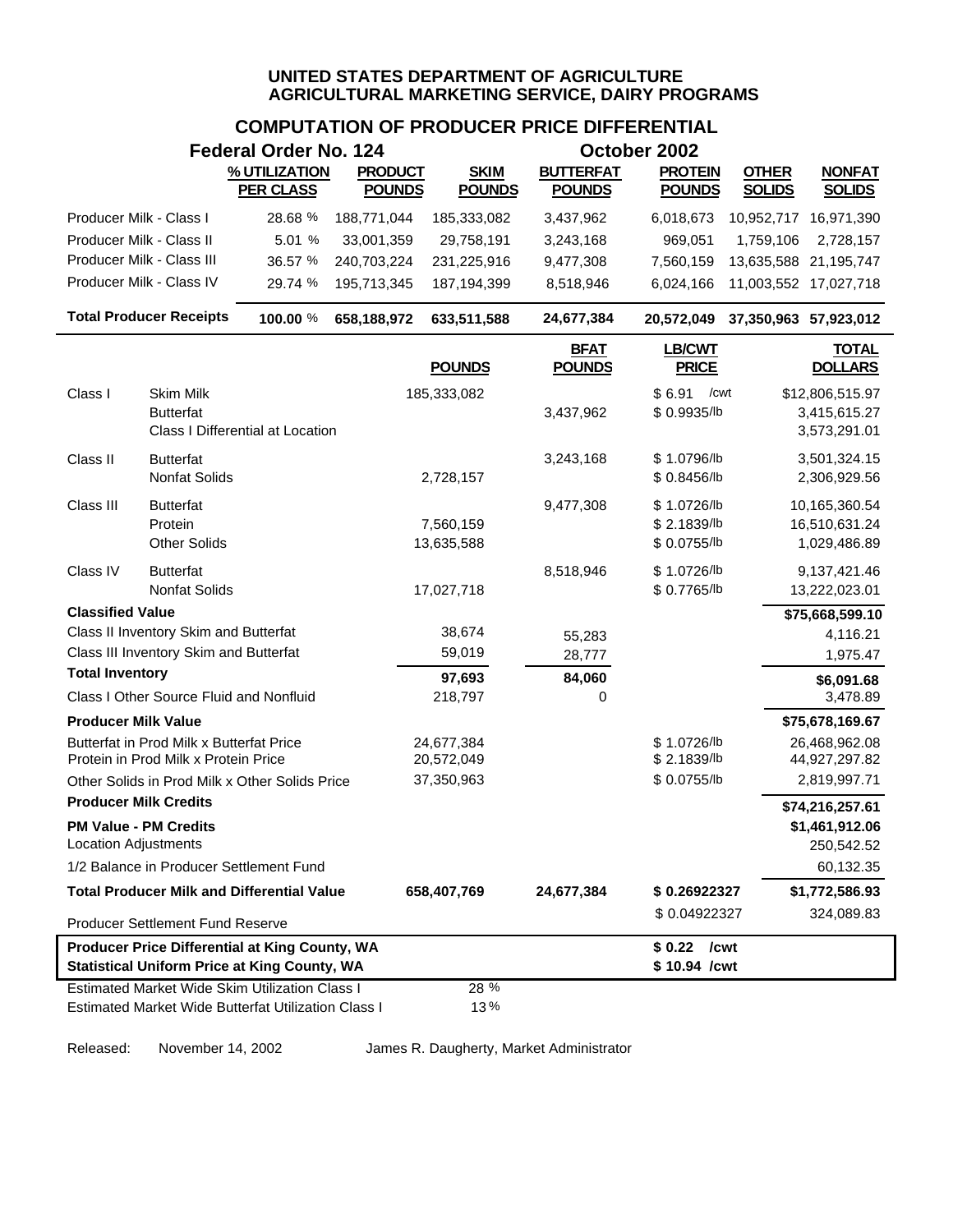## **COMPUTATION OF PRODUCER PRICE DIFFERENTIAL**

|                              |                                                                                  | Federal Order No. 124                                                                                        |                                 |                              |                                   | November 2002                              |                               |                                                 |
|------------------------------|----------------------------------------------------------------------------------|--------------------------------------------------------------------------------------------------------------|---------------------------------|------------------------------|-----------------------------------|--------------------------------------------|-------------------------------|-------------------------------------------------|
|                              |                                                                                  | % UTILIZATION<br><b>PER CLASS</b>                                                                            | <b>PRODUCT</b><br><b>POUNDS</b> | <b>SKIM</b><br><b>POUNDS</b> | <b>BUTTERFAT</b><br><b>POUNDS</b> | <b>PROTEIN</b><br><b>POUNDS</b>            | <b>OTHER</b><br><b>SOLIDS</b> | <b>NONFAT</b><br><b>SOLIDS</b>                  |
| Producer Milk - Class I      |                                                                                  | 29.98 %                                                                                                      | 182,311,767                     | 178,818,495                  | 3,493,272                         | 5,808,964                                  | 10,566,732 16,375,696         |                                                 |
| Producer Milk - Class II     |                                                                                  | 5.54 %                                                                                                       | 33,734,196                      | 29,910,536                   | 3,823,660                         | 970,124                                    | 1,766,088                     | 2,736,212                                       |
|                              | Producer Milk - Class III                                                        | 35.31 %                                                                                                      | 214,844,231                     | 206,545,115                  | 8,299,116                         | 6,725,161                                  | 12,259,306                    | 18,984,467                                      |
|                              | Producer Milk - Class IV                                                         | 29.17 %                                                                                                      | 177,487,738                     | 170,174,929                  | 7,312,809                         | 5,486,032                                  | 10,022,312 15,508,344         |                                                 |
|                              | <b>Total Producer Receipts</b>                                                   | 100.00 %                                                                                                     | 608,377,932                     | 585,449,075                  | 22,928,857                        | 18,990,281                                 | 34,614,438 53,604,719         |                                                 |
|                              |                                                                                  |                                                                                                              |                                 | <b>POUNDS</b>                | <b>BFAT</b><br><b>POUNDS</b>      | <b>LB/CWT</b><br><b>PRICE</b>              |                               | <b>TOTAL</b><br><b>DOLLARS</b>                  |
| Class I                      | Skim Milk<br><b>Butterfat</b>                                                    | Class I Differential at Location                                                                             |                                 | 178,818,495                  | 3,493,272                         | \$7.20<br>/cwt<br>\$1.0423/lb              |                               | \$12,874,931.65<br>3,641,037.39<br>3,451,737.53 |
| Class II                     | <b>Butterfat</b><br><b>Nonfat Solids</b>                                         |                                                                                                              |                                 | 2,736,212                    | 3,823,660                         | \$1.0993/lb<br>\$ 0.8533/lb                |                               | 4,203,349.41<br>2,334,809.71                    |
| Class III                    | <b>Butterfat</b><br>Protein<br><b>Other Solids</b>                               |                                                                                                              |                                 | 6,725,161<br>12,259,306      | 8,299,116                         | \$1.0923/lb<br>\$1.8469/lb<br>\$ 0.0850/lb |                               | 9,065,124.40<br>12,420,699.85<br>1,042,041.04   |
| Class IV                     | <b>Butterfat</b><br><b>Nonfat Solids</b>                                         |                                                                                                              |                                 | 15,508,344                   | 7,312,809                         | \$1.0923/lb<br>\$ 0.7777/lb                |                               | 7,987,781.26<br>12,060,839.13                   |
| <b>Classified Value</b>      |                                                                                  |                                                                                                              |                                 |                              |                                   |                                            |                               | \$69,082,351.37                                 |
|                              | Class II Overage Skim and Butterfat<br>Class IV Overage Skim and Butterfat       |                                                                                                              |                                 | 36,339<br>409,128            | 0<br>13,203                       |                                            |                               | 2,790.84<br>43,060.60                           |
| <b>Total Overage</b>         |                                                                                  |                                                                                                              |                                 | 445,467                      | 13,203                            |                                            |                               | \$45,851.44                                     |
|                              | Class I Inventory Skim and Butterfat                                             |                                                                                                              |                                 | 358,732                      | 0                                 |                                            |                               | 7,569.25                                        |
|                              | Class II Inventory Skim and Butterfat                                            |                                                                                                              |                                 | 1,934,177                    | 103,040                           |                                            |                               | 16,096.99                                       |
|                              | Class III Inventory Skim and Butterfat                                           |                                                                                                              |                                 | 1,057,489                    | 24,863                            |                                            |                               | (7, 547.12)                                     |
| <b>Total Inventory</b>       | Class I Other Source Fluid and Nonfluid                                          |                                                                                                              |                                 | 3,350,398<br>515,414         | 127,903<br>0                      |                                            |                               | \$16,119.12<br>11,233.69                        |
| <b>Producer Milk Value</b>   |                                                                                  |                                                                                                              |                                 |                              |                                   |                                            |                               | \$69,155,555.62                                 |
|                              | Butterfat in Prod Milk x Butterfat Price<br>Protein in Prod Milk x Protein Price |                                                                                                              |                                 | 22,928,857<br>18,990,281     |                                   | \$1.0923/lb<br>\$1.8469/lb                 |                               | 25,045,190.49<br>35,073,149.99                  |
|                              |                                                                                  | Other Solids in Prod Milk x Other Solids Price                                                               |                                 | 34,614,438                   |                                   | \$0.0850/b                                 |                               | 2,942,227.28                                    |
| <b>Producer Milk Credits</b> |                                                                                  |                                                                                                              |                                 |                              |                                   |                                            |                               | \$63,060,567.76                                 |
| Location Adjustments         | <b>PM Value - PM Credits</b>                                                     |                                                                                                              |                                 |                              |                                   |                                            |                               | \$6,094,987.86<br>221,942.00                    |
|                              |                                                                                  | 1/2 Balance in Producer Settlement Fund                                                                      |                                 |                              |                                   |                                            |                               | 57,327.98                                       |
|                              |                                                                                  | <b>Total Producer Milk and Differential Value</b>                                                            |                                 | 608,431,180                  | 22,928,857                        | \$1.04765470                               |                               | \$6,374,257.84                                  |
|                              | Producer Settlement Fund Reserve                                                 |                                                                                                              |                                 |                              |                                   | \$0.04765470                               |                               | 289,946.05                                      |
|                              |                                                                                  | Producer Price Differential at King County, WA<br><b>Statistical Uniform Price at King County, WA</b>        |                                 |                              |                                   | \$1.00<br>/cwt<br>\$10.84 /cwt             |                               |                                                 |
|                              |                                                                                  | <b>Estimated Market Wide Skim Utilization Class I</b><br>Estimated Market Wide Butterfat Utilization Class I |                                 | 29 %<br>14%                  |                                   |                                            |                               |                                                 |

Released: December 13, 2002 James R. Daugherty, Market Administrator